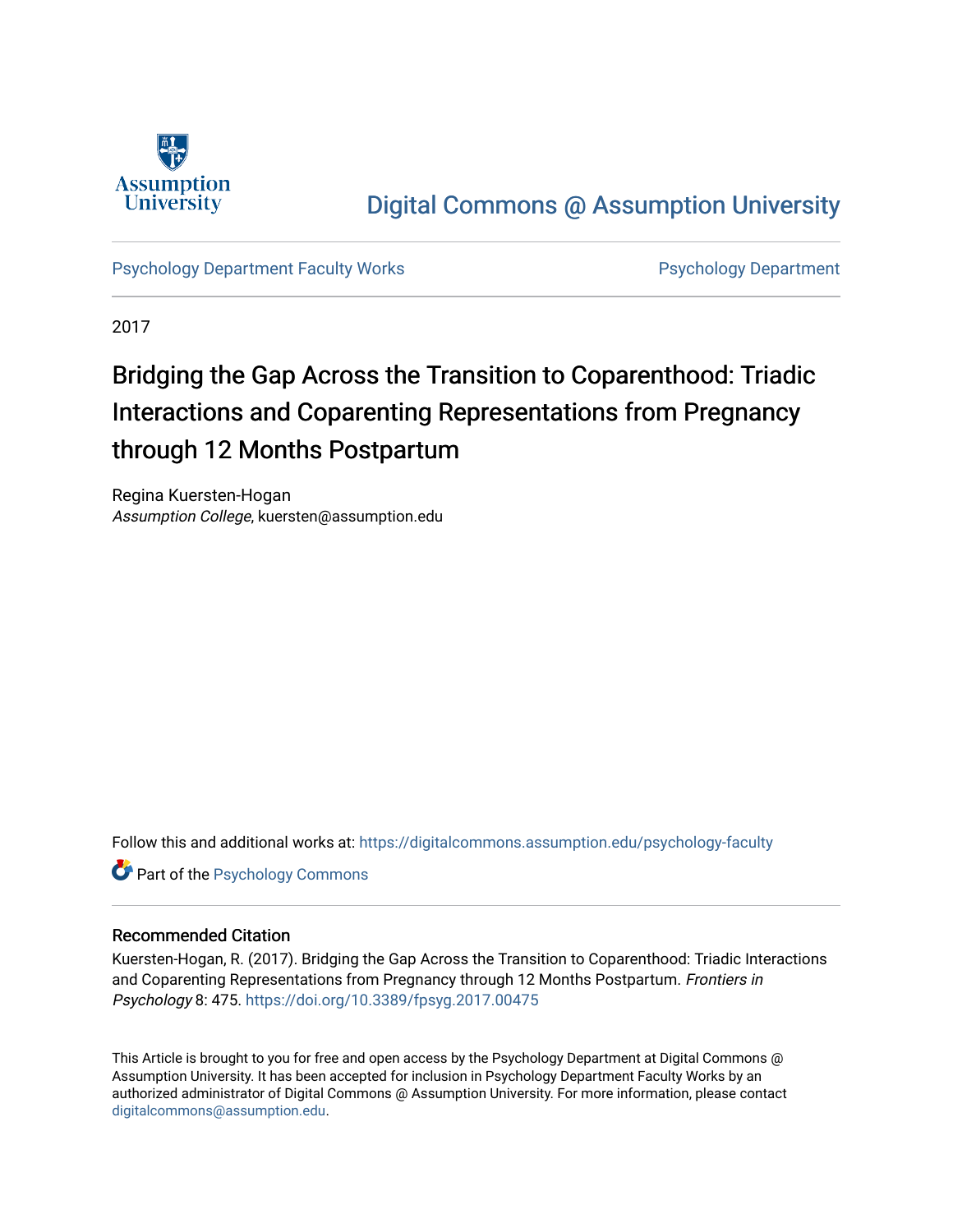



# Bridging the Gap across the [Transition to Coparenthood: Triadic](http://journal.frontiersin.org/article/10.3389/fpsyg.2017.00475/abstract) Interactions and Coparenting Representations from Pregnancy through 12 Months Postpartum

#### [Regina Kuersten-Hogan](http://loop.frontiersin.org/people/345624/overview)\*

Psychology Department, Assumption College, Worcester, MA, USA

## **OPEN ACCESS**

#### Edited by:

Nicolas Favez, Université de Genève, Switzerland

#### Reviewed by:

Raija-Leena Punamäki Punamäki, University of Tampere, Finland Evin Aktar, Leiden University, Netherlands

#### \*Correspondence:

Regina Kuersten-Hogan [rkeurstenhogan@assumption.edu](mailto:rkeurstenhogan@assumption.edu)

#### Specialty section:

This article was submitted to Psychology for Clinical Settings, a section of the journal Frontiers in Psychology

> Received: 07 July 2016 Accepted: 14 March 2017 Published: 31 March 2017

#### Citation:

Kuersten-Hogan R (2017) Bridging the Gap across the Transition to Coparenthood: Triadic Interactions and Coparenting Representations from Pregnancy through 12 Months Postpartum. Front. Psychol. 8:475. doi: [10.3389/fpsyg.2017.00475](https://doi.org/10.3389/fpsyg.2017.00475)

Most family researchers agree that the coparenting relationship emerges some time during the transition to parenthood, though it is unclear whether it originates in pregnancy. Previous studies demonstrated that couples' positive representations of their future coparenting relationship and harmonious coparenting behaviors observed during prenatal triadic interactions predicted better postpartum functioning. However, previous studies did not simultaneously assess prenatal coparenting behaviors and representations as predictors of postpartum coparenting. If the coparenting relationship originates during pregnancy, these behavioral and cognitive aspects of prenatal coparenting should show associations with their postpartum counterparts. Based on family systems-, attachment-, and social-learning theory, the first aim in this study was to explore whether prenatal coparenting representations and behaviors are associated with postpartum coparenting, which would suggest that both cognitive and behavioral aspects of the coparenting relationship emerge during pregnancy. A second aim was to determine whether parental coparenting representations are consistent with concurrently observed coparenting behaviors. A sample of 55 couples expecting their first child was observed during triadic interactions during pregnancy and at 3- and 12-months postpartum. Observations were coded using the Coparenting and Family Rating System. Composite scores were formed to reflect harmonious and antagonistic coparenting behaviors. Parents' representations of harmonious and antagonistic coparenting were assessed via interviews and questionnaires during pregnancy and at 3- and 12-months postpartum. Results indicated that prenatal representations of harmonious and antagonistic coparenting were associated with and predicted unique variance in respective postpartum coparenting representations. Prenatal coparenting behaviors were also associated with coparenting behaviors observed during 3-months-play and 12-months-mealtime interactions and predicted unique variance in postpartum coparenting. Surprisingly, prenatal coparenting representations were not associated with prenatal behaviors, though representations and behaviors were associated at 3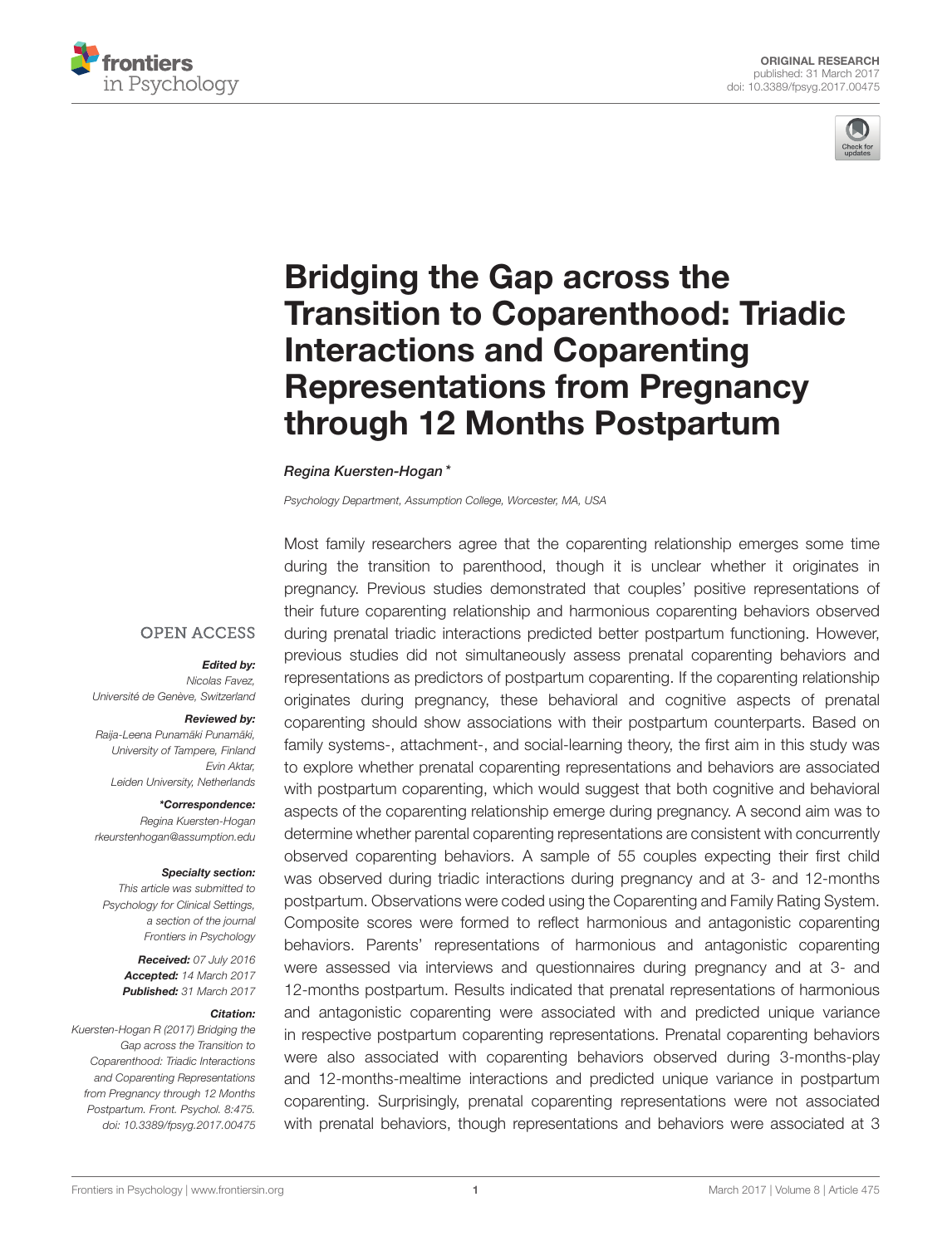months postpartum. Findings suggest that the coparenting relationship originates during pregnancy with prenatal coparenting representations and behaviors bridging the gap across the transition to coparenthood. Future studies should include assessments of both cognitive and behavioral facets of the prenatal coparenting relationship.

Keywords: coparenting relationship, coparenting dynamics, triadic interactions, coparenting representations, pregnancy, transition to parenthood

## INTRODUCTION

Couples' transition to welcoming their first child into their family involves monumental changes requiring reorganization at intrapsychic and dyadic levels. The emergence of their new parental roles changes parents' sense of identity and well-being [\(Cowan and Cowan, 1992\)](#page-16-0), shifts gender-role attitudes and behaviors [\(Katz-Wise et al., 2010\)](#page-17-0), and modulates attachment orientations toward partners [\(Simpson et al., 2003\)](#page-17-1). As postulated by family systems theory, the family is an open, living, organized system whose members are engaged in ongoing relationships and interactions with one another. Morphogenic forces, which operate in families during the transition to parenthood, result in partners' interrelated psychological transformations and in changes in family structure to accommodate the new family member, roles, and relationships. The transition to parenthood thus marks a critical time period in the family life cycle for the development of the coparenting relationship, though it is not yet clear whether this relationship actually begins during pregnancy or fully emerges only after birth.

While the birth of a couple's first child is a relatively brief and clearly identifiable event, the transition to parenthood involves a process that begins long before birth and possibly even before conception. During pregnancy, partners begin to prepare for their new roles and shift to a triadic family structure by forming mental representations of their future triadic relationships with their baby [\(von Klitzing et al., 1999\)](#page-17-2). These prenatal mental representations of life with baby seem to play an essential role in couples' transition experiences, though it is not yet known whether coparenting representations are expressed in couples' prenatal behaviors and whether both representations and behaviors are manifestations of a prenatal coparenting relationship. The present study explored couples' mental representations and coparenting behaviors across the transition to parenthood in order to determine whether the coparenting relationship originates during pregnancy. Evidence of associations between prenatal and postnatal coparenting representations and behaviors would suggest that different facets of the coparenting relationship originate during pregnancy. Based on family systems-, attachment- and social-learning theories, it is hypothesized that coparenting representations and behaviors during pregnancy essentially bridge the gap across the transition to parenthood. While some characteristics of mental representations of coparenting and prenatal coparenting behaviors have been previously investigated in separate studies, no study to date has explored cognitive as well as behavioral facets of the prenatal coparenting relationship simultaneously. The present study used a prospective, multi-method, longitudinal research design, which included both representational as well as behavioral indices of prenatal coparenting, in order to determine whether the coparenting relationship begins during pregnancy.

## The Transition to Coparenthood

At the most general level, coparenting involves the coordination of care-giving roles and responsibilities between two or more caregivers [\(McHale, 1997\)](#page-17-3). Coparenting dynamics observed during triadic interactions range from harmonious, supportive coparental alliances with high levels of cooperation, coparental warmth, and coparental involvement to undermining, antagonistic coparenting characterized by high levels of coparental competition and verbal sparring and low levels of warmth and cooperation [\(McHale and Lindahl, 2011\)](#page-17-4). In addition to these overt coparenting behaviors observable during triadic family interactions, coparenting also includes joint family management [\(Feinberg, 2003\)](#page-16-1), division of childcare responsibilities, and inter-parental differences in childrearing philosophies [\(Van Egeren and Hawkins, 2004\)](#page-17-5).

Minuchin's structural family theory [\(Minuchin, 1985\)](#page-17-6) exerted a seminal influence on family researchers' conception of the coparenting relationship during the transition to parenthood. As the "executive subsystem" of the family, the emerging coparental relationship requires a major reorganization of the family structure. The addition of the child- and coparentalsubsystems shifts the family unit from a dyadic to a triadic system. The question is whether the child needs to be physically present as interactive partner in triadic interactions in order for these new subsystems to emerge, or whether parents' prenatal representations of future triadic interactions are sufficient to launch the coparenting relationship during pregnancy.

Given the major structural changes families encounter during the transition to coparenthood, it is not surprising that a vast number of researchers documented the challenges associated with this transition, though mostly for the marital and parentchild relationships rather than the coparental relationship. This past research has demonstrated that the transition to parenthood seems to amplify difficulties in the pre-birth marital relationship placing some couples at risk for developing postpartum adjustment difficulties [\(Kluwer and Johnson, 2007\)](#page-17-7). Most new parents experience declines in relationship satisfaction after birth [\(Lawrence et al., 2010\)](#page-17-8) due to traditionalizing of partners' roles in the family, increased stress, and sleep deprivation [\(Medina et al., 2009\)](#page-17-9), though a few couples report decreases in marital conflict after becoming parents [\(Holmes et al., 2013\)](#page-17-10). In addition, couples' prenatal expectations of their future parentchild relationships, and especially postpartum violations of these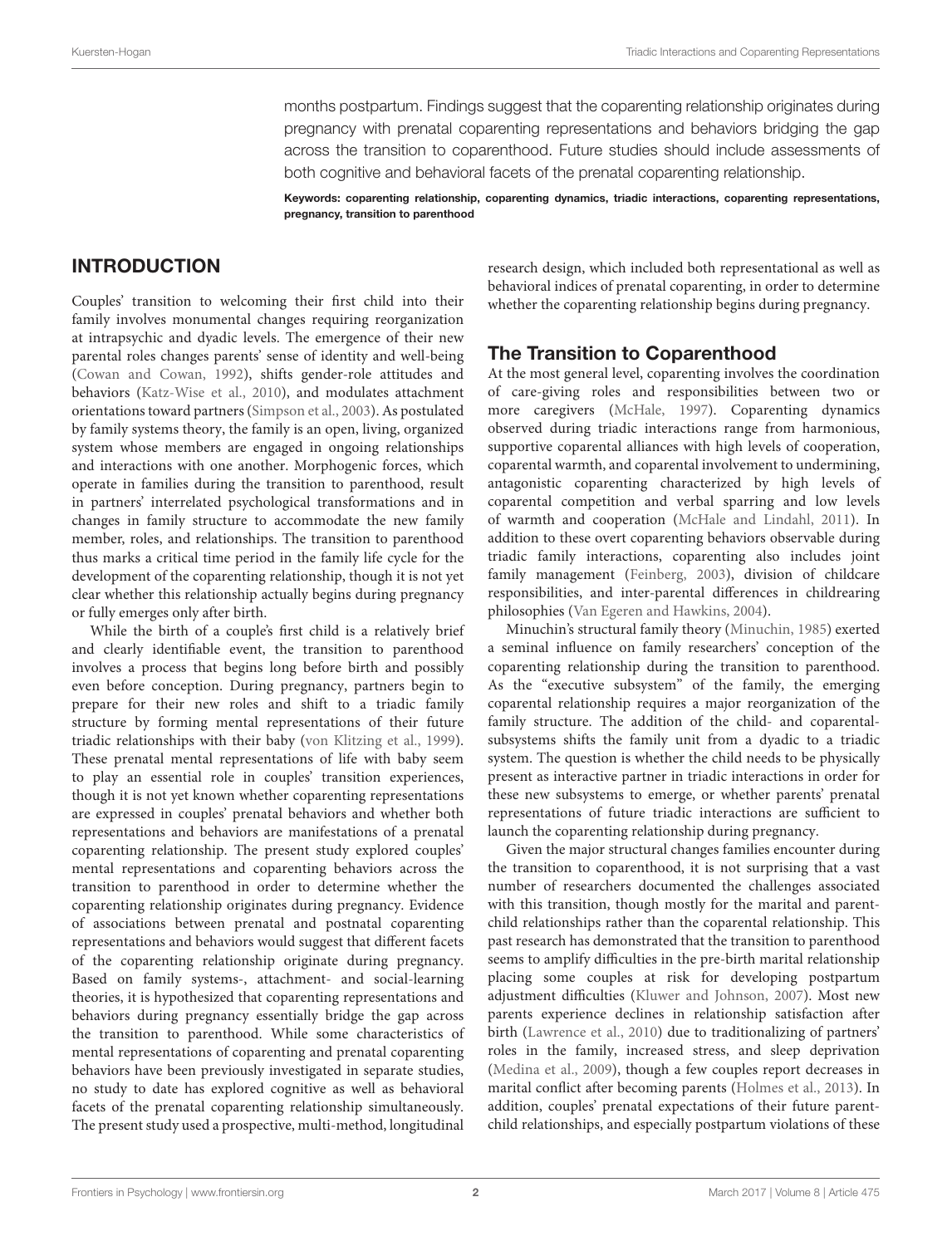expectations, have been linked to their postpartum adjustment [\(Flykt et al., 2012;](#page-17-11) [Lindblom et al., 2014\)](#page-17-12). While there is ample evidence that prenatal marital and parent-child subsystems forecast postpartum family dynamics, prenatal coparenting is still a relatively new area of investigation into the transition to parenthood. Since the transition to coparenthood has not yet been fully charted, it is unclear whether the coparenting relationship originates during pregnancy or begins only after the birth of partners' first child.

## Internal Working Models and Mental Representations of Coparenting

A handful of studies have demonstrated that prenatal coparenting behaviors are consistent with coparenting dynamics observed in the postpartum period [\(Carneiro et al., 2006;](#page-16-2) [Simonelli et al., 2013;](#page-17-13) [Altenburger et al., 2014\)](#page-16-3), though it is still unclear why prenatal family processes forecast postnatal interactions in the face of major structural changes. One way to explain the surprising continuity between prenatal and postnatal coparenting dynamics is via parents' mental representations of coparenting which form during pregnancy and perhaps even earlier. Based on attachment theory, it is hypothesized that parents' mental representations of coparenting dynamics may bridge the gap between dyadic family contexts during pregnancy and triadic family contexts in the postpartum period.

According to attachment theory [\(Bowlby, 1969,](#page-16-4) [1988\)](#page-16-5), infants' emotional bonds formed with caregivers in the first year of life become internalized into "working models" of attachment that are subsequently utilized in forming intimate relationships with others outside of the family. These working models or representations of intimate relationships essentially shape individuals' approaches to close relationship into adulthood and are thought to explain the remarkable stability of attachment security across individuals' lifetimes as well as across relationships and even generations [\(Fonagy et al., 1991;](#page-17-14) [Fraley,](#page-17-15) [2002;](#page-17-15) [Waters et al., 2003;](#page-17-16) [Shah et al., 2010\)](#page-17-17).

Similar processes are hypothesized to explain the continuity between parents' prenatal representations of coparenting and postpartum coparenting representations and behaviors (von Klitzing et al., [1999;](#page-17-2) [McHale et al., 2004;](#page-17-18) McHale and Rotman, [2007\)](#page-17-19). Internal working models of triadic family dynamics are hypothesized to develop over the course of childhood, and subsequently shape adult partners' expectations of triadic interaction patterns and coparenting relationships during pregnancy and the postpartum period. As children are exposed to models of coparenting relationships in their families of origin, they begin to form mental representations of coparental dynamics and triadic interaction patterns, which they often enact during symbolic play during the preschool years. During the formative stages of the family life cycle when couples' dyadic relationships are established, each partner's individual representations of these family relationships formed during their childhood are activated. In contrast to parental working models of attachment, each partner brings their own individualistic coparenting representations to the newly evolving family system. Partners' differing, individualistic working models are likely to

mutually influence and shape one another as they mentally shift from the family dyad to the family triad. Essentially, these internal working models of family relationships may bridge the gap between prenatal and postnatal family structures and dynamics as couples make room for the next generation. Consistent with this explanation, [Van Egeren \(2003\)](#page-17-20) found that fathers' perceptions of more successful coparenting relationships in their families of origin predicted more positive expectations of their own coparenting relationship.

Internal working models of triadic family dynamics are conceptualized in this study as mental representations involving various aspects of family processes, including expectations of the degree of harmony vs. conflict that will be experienced in the coparental relationship. Consequently, parental representations of coparenting involve cognitive facets of the coparenting relationship such as caregivers' perceptions of the overall quality of their coparental relationship, appraisals and anticipations of their own and their partners' specific coparenting behaviors, perceived differences between partners' parenting attitudes, and partners' violated expectations of childcare responsibilities. These prenatal representations of the future coparenting relationship are hypothesized to be associated with couples' prenatal coparenting behaviors as well as with their postpartum coparenting relationship.

## Links between Prenatal Coparenting Representations and Postpartum Functioning

While the majority of previous studies did not explicitly focus on nor label couples' mental representations of coparenting as such, their explorations of parents' prenatal perceptions, ideas, beliefs, and expectations surrounding the future coparenting relationship constitute aspects of these coparental representations. Mental representations of coparenting and family dynamics can be invoked in couples expecting their first child and have been found to predict families' postpartum functioning. For example, couples' realistic representations of marriage and parenthood during pregnancy [\(Curran et al., 2009\)](#page-16-6) and their less pessimistic expectations of the future coparenting relationship [\(McHale and Rotman, 2007\)](#page-17-19) foreshadowed more adaptive postpartum coparenting. Specifically, partners' negative expectations of their future coparenting relationship predicted less coparental cooperation and warmth during interactions with their 3-months olds, especially when babies were perceived as more difficult to soothe [\(McHale et al., 2004\)](#page-17-18). Pregnant couples' triadic capacity, defined as their ability to fantasize about their future relationship with their child while neither excluding themselves nor their partners in these fantasies, also predicted couples' triadic interactions at 4 months postpartum as well as infants' triadic capacity [\(von Klitzing et al., 1999\)](#page-17-2).

Partners' expectations of future childcare responsibilities constitute another important aspect of their prenatal coparenting representations, which have been found to predict their postpartum functioning. Past research has demonstrated that mothers' prenatal expectations of greater childcare responsibilities were associated with greater pessimism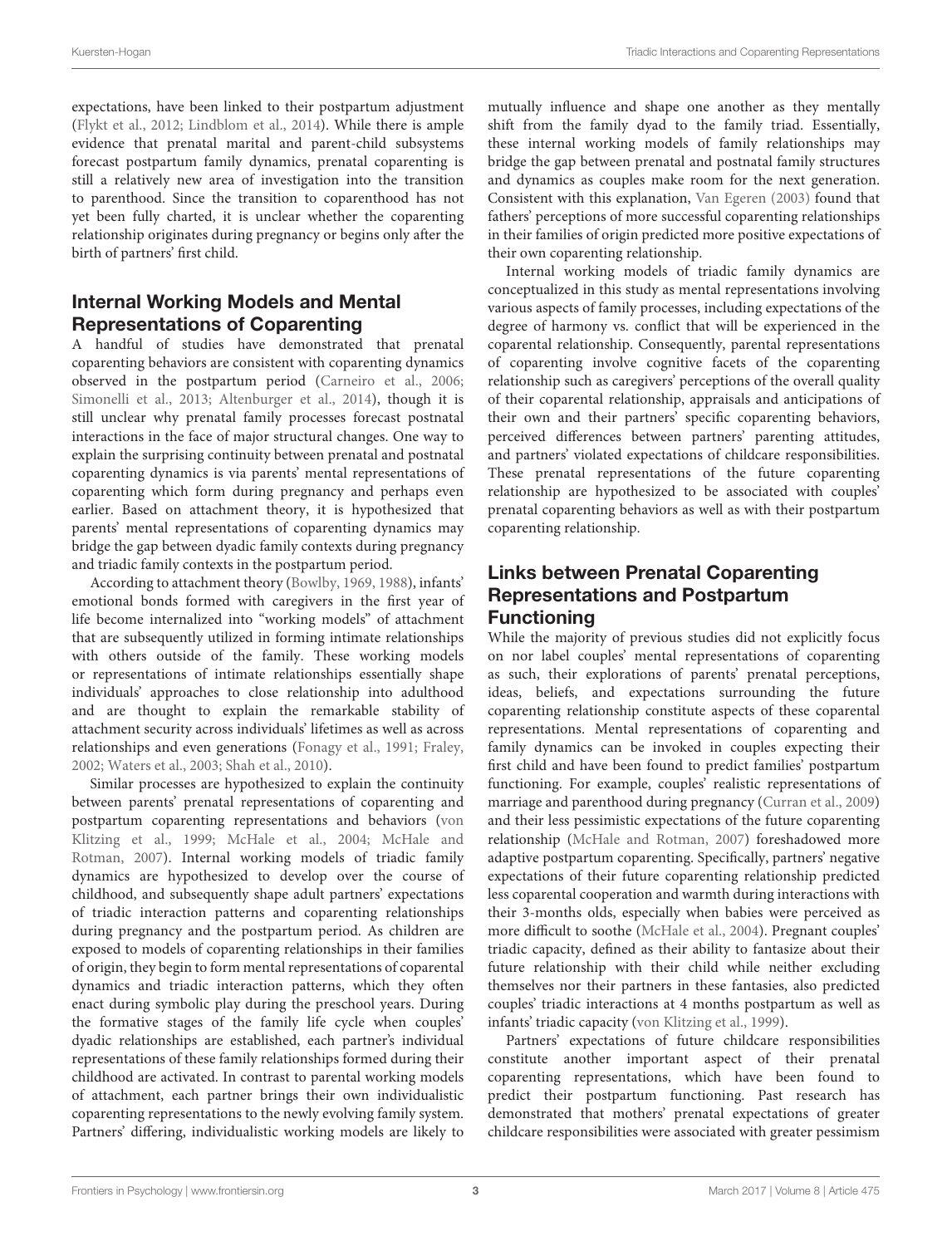about the future coparenting relationship [\(McHale et al.,](#page-17-18) [2004\)](#page-17-18) and greater discrepancies between mothers' expected and actual postpartum childcare division were associated with less supportive postpartum coparenting [\(Khazan et al.,](#page-17-21) [2008\)](#page-17-21). However, as discrepancies between prenatal childcare expectations and postpartum childcare decreased over the course of early childhood, mothers' perceptions of their coparenting relationship improved [\(Van Egeren, 2004\)](#page-17-22). It appears that especially for mothers, prenatal representations of childcare division with their partners that were later disconfirmed by mothers' actual postpartum childcare responsibilities had negative effects on the coparenting relationship.

Partners' prenatal representations also include their fantasies of their baby-to-be that shape postpartum triadic interactions. [Ammaniti and Gallese \(2014\)](#page-16-7) noted that pregnant couples' observations of their unborn baby during 4D ultrasounds provided them with visual information about their baby's physical features and movements, activated their innate caretaking instincts, and allowed them to perceive their baby as having intentions and feelings. These prenatal representations are likely to pave the way for transforming the couple's dyadic relationship into the new family triad.

It is clear that couples' prenatal representations of coparental and family relationships predict the quality of their postpartum functioning. However, most studies to date investigated single aspects of coparenting representations rather than including a variety of different coparenting representations, such as partners' expectations for future childcare responsibilities, anticipations of coparenting support vs. undermining, and perceptions of similarities vs. differences in parenting approaches. In addition, prior research has not yet established whether prenatal coparenting representations are consistent with partners' postpartum representations. Such associations between prenatal and postnatal coparenting representations would provide evidence that at least the cognitive aspects of the coparenting relationship originate during pregnancy.

# Observations of Prenatal Coparenting **Behaviors**

Parental coparenting representations involve the cognitive facets of the coparenting relationship and should theoretically be interrelated with behavioral aspects of coparenting. According to Bandura's social learning theory [\(Bandura,](#page-16-8) [1977\)](#page-16-8), individuals' thoughts and behaviors are reciprocal determinants of one another. Peoples' expectations influence how they behave, and the outcomes of their behaviors change their expectations. Applied to coparenting during the transition to parenthood, social-learning theory implies that parental expectations of their coparental relationship will influence their coparenting behaviors. In turn, experiences partners have during interactions with coparenting partners will shape their expectations and perceptions of their future coparenting relationship and thus impact their coparenting representations. These proposed and interrelated processes provide the impetus in the present study to focus on mental representations of the coparenting system combined with their behavioral manifestations directly observed during triadic interactions. It is proposed that beliefs and expectations of future triadic interactions partners form during pregnancy guide their behaviors during prenatal interactions with one another as well as shape their postpartum coparenting relationship.

Despite the fact that cognitive and behavioral facets of the coparenting relationship are likely to be interrelated, the majority of coparenting investigations during the transition to parenthood to date avoided direct observations of prenatal coparenting behaviors. One reason for the dearth of direct observations of prenatal coparenting behaviors may be that pregnant couples lack explicit focal points for their coparenting behaviors since their unborn babies are obviously unable to partake in the interaction as active partners. In addition, there is some disagreement among family researchers regarding the interpretation of links between prenatal antecedents and postpartum coparenting. [Van Egeren and Hawkins \(2004\)](#page-17-5) argued that prenatal perceptions of coparenting dynamics should simply be regarded as predictors of subsequent postpartum coparenting rather than as manifestations of actual prenatal coparenting. However, other researchers have uncovered links between prenatal and postnatal family alliances and coparenting behaviors, which suggest the presence of a prenatal coparenting relationship.

In order to encourage pregnant couples to enact their coparenting representations, prenatal observation tasks need to encourage the activation of triadic mindsets in partners. Fivaz-Depeursinge and colleagues [\(Carneiro et al., 2006\)](#page-16-2) developed a unique, **prenatal observational paradigm**, the Prenatal Lausanne Trilogue Play (PLTP), which is perfectly suited to encourage couples' enactment of their prenatal coparenting representations. In this observational task validated with Swiss [\(Carneiro et al., 2006\)](#page-16-2), Italian [\(Simonelli et al., 2013\)](#page-17-13) and more recently also American families [\(Altenburger et al., 2014\)](#page-16-3), expectant couples are asked to engage in triadic interactions with a doll symbolizing their baby. One of the major advantages in using the PLTP involves the fact that partners do not need to be aware of nor verbalize their mental representations of triadic family interaction patterns. Rather, their mental representations become evident in and guide their behaviors displayed during interactions with their partner and their symbolized child. The value and validity of the PLTP has been demonstrated in studies originating from different laboratories and different countries, which have all found evidence of continuity between prenatal and postnatal triadic dynamics. For example, family alliances observed during the PLTP in Swiss families were found to predict family alliance, coparental cooperation, and family warmth at 3 months after birth [\(Carneiro et al., 2006\)](#page-16-2) and even during the toddler years [\(Favez et al., 2006\)](#page-16-9). In addition, [Altenburger et al. \(2014\)](#page-16-3) found that American couples who displayed higher quality coparenting during the PTLP engaged in more supportive and less undermining coparenting at 9 months postpartum after controlling for marital functioning. This study focused specifically on prenatal coparenting behaviors and provided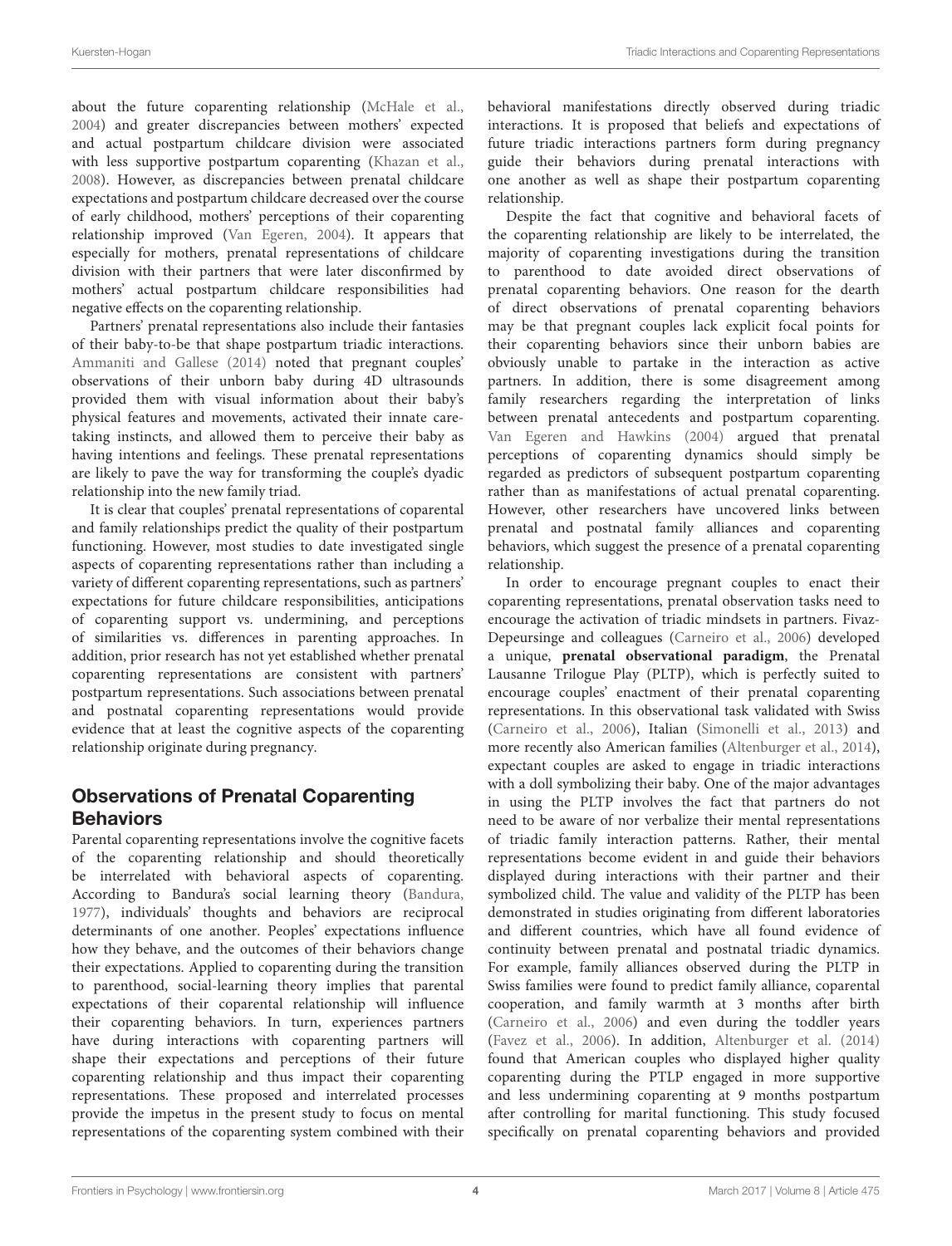preliminary evidence for the emergence of the coparenting relationship during pregnancy. However, Altenburger and colleagues' coding of prenatal coparenting behaviors was limited to assessing only coparental cooperation, family warmth, and structuring rather than providing a comprehensive assessment of the prenatal coparenting relationship.

In an adaption of the original PLTP, [Ammaniti and Gallese](#page-16-7) [\(2014\)](#page-16-7) replaced the doll used to symbolize the baby with video-recorded 4D ultrasound images of couples' unborn babies and asked couples to interact with these ultrasound images. They found that couples imitated fetal movements they saw in the video recordings of their unborn child and smiled at their fetuses on the screen more than they smiled at their physically present partners. The researchers interpreted these parental behaviors during pregnancy as indication that couples already felt affiliations with their new parenting roles. However, Ammaniti and Gallese did not directly assess couples' mental representations of their future parental or coparental roles.

In summary, past research has demonstrated that prenatal coparenting and family dynamics predict postpartum dynamics suggesting that behavioral aspects of the coparenting relationship originate already during pregnancy. Whether the unborn child is mentally represented in partners' minds, symbolically represented by a doll, or represented via ultrasound videos, it is clear from observations of caregivers' behaviors that their prenatal interactions are triadic in nature and constitute prenatal manifestations of the coparenting relationship. However, the current literature has not yet explored representational and behavioral aspects of prenatal coparenting simultaneously, which is an important oversight as coparenting representations and behaviors are likely to be interrelated. The exploration of links between prenatal and postnatal cognitive as well as behavioral facets of coparenting would provide even stronger support for the argument that the coparenting relationship emerges during pregnancy than previous investigations have been able to provide. In addition, the simultaneous assessment of parental representations and behaviors during pregnancy would help to determine if mental representations of coparenting are consistent with coparental behaviors observed during triadic interactions. There is some evidence that parental self-reports of postpartum coparenting are not consistent with directly observed coparenting behaviors [\(Karreman et al., 2008;](#page-17-23) [Brown et al., 2010\)](#page-16-10), though no prior study explored this issue during pregnancy. A comprehensive study of prenatal coparenting representations and behaviors would clarify how cognitive and behavioral aspects of the coparenting relationship emerge in an interrelated fashion across the transition to parenthood.

## The Current Study: Aims and Hypotheses

The first aim in this study was to determine whether parents' prenatal mental representations of coparenting and prenatal coparenting behaviors predict partners' postpartum coparenting representations and behaviors. Unlike previous investigations, the current study simultaneously explored both cognitive and behavioral facets of the prenatal coparenting relationship in order to determine whether both facets of this relationship originate during pregnancy. This also placed the current study in a unique position for investigating the relative contribution of both prenatal coparenting behaviors and prenatal coparenting representations in postpartum coparenting. Associations between multiple measures of prenatal and postpartum coparenting representations and behaviors can provide stronger evidence for the prenatal origins of the coparenting relationship than previous studies using single indices of coparenting representations and behaviors have been able to provide. Based on past research, it was predicted that both cognitive and behavioral aspects of prenatal coparenting would be associated with the respective postpartum indices. More specifically, it was hypothesized that harmonious and antagonistic coparenting behaviors observed during pregnancy would be associated with and explain unique variance in harmonious and antagonistic coparenting behaviors at 3- and 12-months postpartum. Similarly, parents' representations of harmonious and antagonistic facets of their future coparenting relationships voiced during pregnancy were hypothesized to predict and explain unique variance in representations of their coparenting relationships after birth.

The second aim in this study was to determine whether parents' coparenting representations are associated with their concurrent coparenting behaviors observed during triadic interactions from pregnancy through 12 months postpartum. In other words, the second aim in this study was to explore whether parental representations of coparenting are reflected in their directly observed coparenting dynamics starting in pregnancy. Since no previous study to date included observational and self-report measures of coparenting during pregnancy and postpartum studies on the consistency between parent-reported and observed coparenting yielded mixed results, no specific predictions were advanced for this study aim.

By utilizing a comprehensive, multi-method design to assess both cognitive and behavioral aspects of coparenting during pregnancy and at 3- and 12-months postpartum, the present study addressed some of the methodological shortcoming of previous research. Coparenting behaviors in the present study were assessed via direct observations of triadic play interactions during pregnancy as well as during play, caretaking, and mealtime interactions at 3- and 12-months postpartum. Partners' coparenting representations were assessed via interviews and questionnaires during pregnancy and at 3- and 12-months postpartum and included their perceptions of their family-of-origin coparenting, expectations of their future coparenting behaviors and childcare responsibilities, and their beliefs about parenting. Partners' postpartum coparenting representations involved their perceptions of their current postpartum coparenting relationships and childcare responsibilities.

# **METHODS**

## **Participants**

A sample of 55 couples expecting their first child was studied during couples' last trimester of pregnancy and at 3- and 12 months postpartum. Sociodemographic characteristics of this sample are listed in **[Table 1](#page-6-0)**. At 3 months postpartum, 52 of the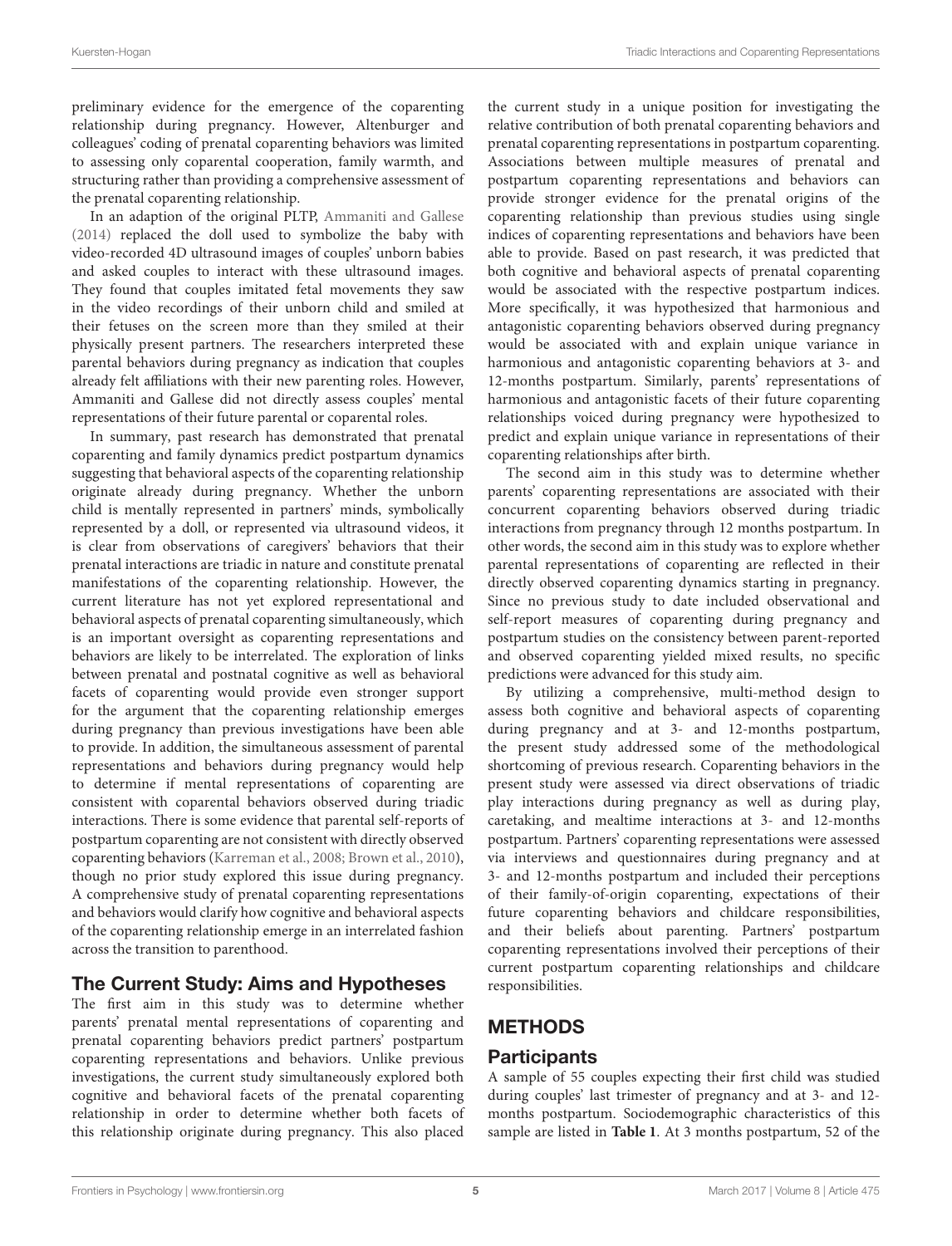#### Kuersten-Hogan **Triadic Interactions and Coparenting Representations Triadic Interactions and Coparenting Representations**

#### <span id="page-6-0"></span>TABLE 1 | Sociodemographic sample characteristics assessed during pregnancy.

|                                       | <b>Mothers</b>    | <b>Fathers</b>    |  |
|---------------------------------------|-------------------|-------------------|--|
| Mean Age                              | $31.7(SD = 4.65)$ | $33.8(SD = 5.98)$ |  |
| <b>RELATIONSHIP STATUS</b>            |                   |                   |  |
| Married                               | 53 (96.4%)        |                   |  |
| Cohabitating                          | $2(3.6\%)$        |                   |  |
| Mean number of years married          | $3.76(SD = 2.96)$ |                   |  |
| Mean number of years in relationship  | $6.75(SD = 3.43)$ |                   |  |
| <b>HIGHEST LEVEL OF EDUCATION</b>     |                   |                   |  |
| High School/GED                       | $5(9.1\%)$        | 6 (10.9%)         |  |
| Associate/vocational degree           | 10 (18.2%)        | 8 (14.5%)         |  |
| Bachelor's degree                     | 19 (34.5%)        | 24 (43.6%)        |  |
| Graduate degree                       | 21 (38.1%)        | 17 (31%)          |  |
| <b>ETHNICITY</b>                      |                   |                   |  |
| White                                 | 47 (85.5%)        | 50 (90.9%)        |  |
| Latino                                | 3(5.5%)           | $1(1.8\%)$        |  |
| African-American                      | 2(3.6%)           | $1(1.8\%)$        |  |
| Asian/Pacific Islander                | 3(5.5%)           | 3(5.5%)           |  |
| <b>EMPLOYMENT STATUS</b>              |                   |                   |  |
| Not Employed                          | 4 (7.3%)          | $2(3.6\%)$        |  |
| Emploved < 35 h/week                  | 10 (18.2%)        | 7 (12.7%)         |  |
| Emploved > 35 h/week                  | 40 (72.7%)        | 45 (81.8%)        |  |
| <b>Fulltime Student</b>               | 1(1.8%)           | $1(1.8\%)$        |  |
| YEARLY GROSS INCOME PER FAMILY (2008) |                   |                   |  |
| \$25,001-\$35,000                     | $3(5.5\%)$        |                   |  |
| \$35,001-\$45,000                     | $2(3.6\%)$        |                   |  |
| \$45,001-\$55,000                     | 1 (1.8%)          |                   |  |
| \$55,001-\$65,000                     | 21 (38.1%)        |                   |  |
| \$65,001-\$75,000                     | $9(16.4\%)$       |                   |  |
| \$75,001-\$85,000                     | $6(10.9\%)$       |                   |  |
| \$85,001-\$95,000                     | 8 (14.5%)         |                   |  |
| \$95,001 and over                     | $5(9.1\%)$        |                   |  |

original 55 families (5.5% attrition<sup>[1](#page-6-1)</sup>) remained in the study (26 boys, 26 girls). At 12 months postpartum, 44 families (24 boys, 20 girls) remained in the study (15% attrition $^2$  $^2$ ).

## Procedures

The study reported here was part of a larger, longitudinal investigation into the transition to parenthood, which included assessments of family emotional expressiveness and marital functioning and social-emotional assessments of infants at 12 months. Only measures pertaining to coparenting dynamics were included in this report. This study was carried out in accordance with the recommendations of the Internal Review Board Guidelines at Assumption College with written, informed consent from all participants. All participants gave their written, informed consent in accordance with the Declaration of Helsinki.

Couples were recruited from childbirth classes held in hospitals and a childbirth education center located in a midsized, northeastern U.S. city. Families were studied prenatally and at 12 months postpartum in a College laboratory and visited in their homes at 3 months postpartum. Families were compensated for completing each study visit.

Coparenting dynamics were directly observed during pregnancy and at 3- and 12-months postpartum during various structured and unstructured tasks. During their last trimester of pregnancy, couples' coparenting behaviors were observed using an adapted version of Carneiro et al.'s PLTP (Carneiro et al., [2006\)](#page-16-2). As in the original PLTP, couples were introduced to this task with a brief interview designed to invoke mental representations of their unborn child. Then, couples were presented with a doll and asked to play as they imagined they would with their baby. The doll had detailed body parts (head, neck, torso, arms, legs, hands, feet), was similar in size and weight to a newborn baby, and dressed in gender-neutral infant clothes. Head and facial area were covered with a flesh-colored cloth (matching couples' predictions of their babies' skin tones). The examiner placed the doll into an infant seat arranged within easy reach and at equal distance from each partner emulating the triangular seating arrangement of the original PLTP. Couples were instructed to incorporate four, self-timed parts of the standardized PLTP into their play: For the first two parts, each partner was asked to individually play with "baby" while the other partner was present; for the third part, both partners were asked to play together with "baby," and for the last part, couples were asked to pretend that their "baby" fell asleep and to discuss their experiences during this task. Toys were permitted though not encouraged. In the present sample, all couples agreed to participate in this task. The PLTP was videotaped using two cameras capturing parents' facial expressions, gestures and behaviors. The mean length of the PLTP was 7.8 min (range 2.0–17.5 min).

At 3 months postpartum, coparenting dynamics were observed in families' homes during an adapted version of the **postnatal Lausanne Trilogue Play** (LTP, Fivaz-Depeursinge and Corboz-Warnery, [1999\)](#page-16-11). Family members were seated in a triangular arrangement with parents at equal distance from and facing their infant, who was placed in an infant seat. Parents were asked to incorporate four different parts in their play: Dyadic parent-infant play in the presence of the other parent, parent-parent-infant triadic play, and parental discussion of this task while infants watched. Parents were instructed to play as they normally would without taking infants out of their seats or using pacifiers. Toys were permitted though not encouraged. Interactions were videotaped using two cameras capturing infants' whole bodies and faces and parents' faces and upper bodies. The mean length of the postnatal LTP was 7.5 min (range 2.1–17.2 min).

Coparenting dynamics were also observed during a **triadic caretaking task at 3 months** in which both parents were asked to work together on changing their baby's diaper. Caretaking interactions were videotaped using one camera to capture

<span id="page-6-1"></span><sup>&</sup>lt;sup>1</sup>Two families lost their babies due to unforeseen complications during birth and one family dropped out due to partners' separation. These participants' prenatal data was not included in any of the analyses.

<span id="page-6-2"></span><sup>&</sup>lt;sup>2</sup>Four families moved out of state, and four families stated they were too busy to continue with the study. Families who discontinued the study prior to the 12 months assessment did not differ significantly from families who remained in the study in any of the coparenting measures.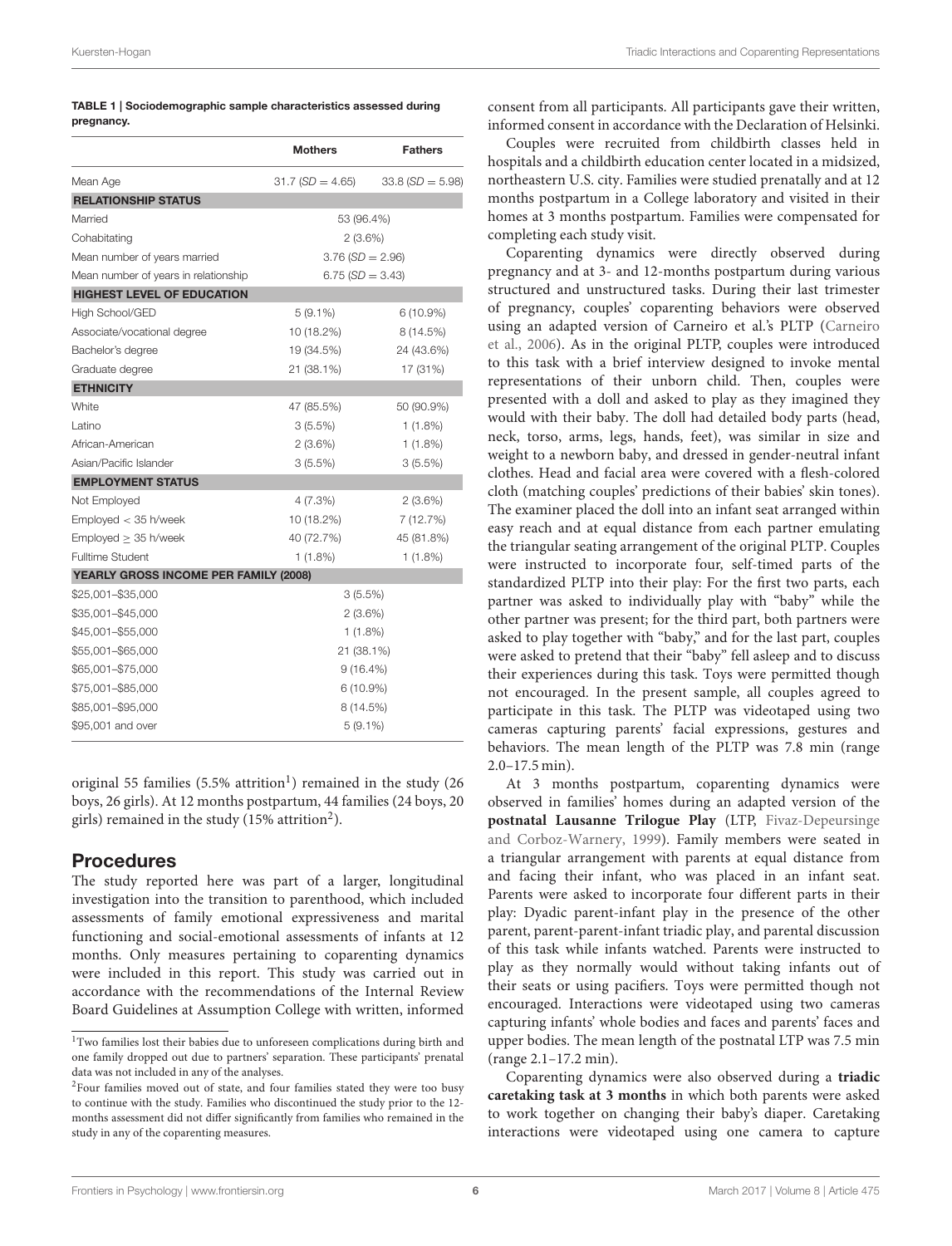family members' behaviors though not necessarily their facial expressions. The mean length of the caretaking task measured from the time infants were laid down for diaper changes to the time they were picked up after diaper changes was 3.1 min (range 1.3–8.5 min).

Families were again observed in the laboratory during **12-months triadic family play** consisting of free play and cleanup, teaching tasks (puzzle, picture book, and rhyming game), and a pretend picnic with replica foods and dishes. The mean length of family play was 21.5 min (range 16.1– 32.1 min). Families were also observed during **12-months triadic mealtime interactions**. Parents were videotaped while eating a snack together with infants seated in a toddler seat and parents seated on either side of their infants around a childsized table. The mean length of mealtime interactions was 10.8 min (range 4.5–16.1 min). Two eye-level cameras on opposite walls captured family members while they were seated in the center of the room; two additional ceiling-mounted cameras captured behaviors when families moved into the corners of the room.

In addition to direct observations of coparenting behaviors across three time points, parents were also asked to report on their coparenting representations during pregnancy and at 3- and 12-months postpartum. During pregnancy, couples rated their ideas about parenting, expectations of their future coparenting relationship, and the anticipated division of their childcare responsibilities. Partners were also interviewed separately regarding their family-of-origin coparenting experiences and their attitudes about their future coparenting relationships (Prenatal Coparenting Interview, [McHale et al., 2004\)](#page-17-18). At 3- and 12-months postpartum, parents reported on their perceptions of their current coparenting relationships and childcare responsibilities (Postnatal Coparenting Interview-Revised, Kuersten-Hogan and McHale, Unpublished Document).

## Measures

## Triadic Observations of Coparenting Behaviors

The quality of observed prenatal and postpartum coparenting behaviors was separately coded using adapted versions of the Coparenting and Family Rating Scale (CFRS, McHale et al., [2001\)](#page-17-24). The CFRS comprises global scales measuring coparental competition, cooperation, verbal sparring, parental investment, and parent-child and coparental warmth observed during interactions. The first rating scale, **"Active Competition**," involved the amount of competition between caregivers for control over the task (PLTP) or for their infants' attention or affection (postpartum interactions). During the PLTP, coparental competition included parental attempts to take charge of the order of play segments, length of playtime, or nature of interactions involving the doll. At 3- and 12-months postpartum, coparental competition included efforts to outdo one another to get their infant to look at, listen to, or interact with them and parental attempts to override their partner's initiatives with the infant. Competition between parents for the task or for infants' attention could be verbal or non-verbal and ranged from "Absolutely no instances of competition" (score of 1) to "Excessive jockeying for control" (score of 5).

The second scale of the CFRS, **"Active Cooperation,"** measured the degree of overt, active cooperation between parents and involved parents' level of facilitation and support for one another's parenting during triadic interactions. This scale ranged from "No cooperation" (score of 1) assigned when partners followed their own agendas during the interaction, or ignored their partner's efforts with the doll or infant to "Numerous clear instances of facilitation, pervasive atmosphere of cooperation," (score of 5). The normative score involved benign acknowledgments between partners without creating an atmosphere of active cooperation (score of 3).

The third scale, **"Verbal Sparring**," rated antagonistic, critical, or sarcastic remarks exchanged between partners in the context of triadic interactions and involved mild ribbing (jokes/sarcastic comments that playfully questioned the partner's competence in parenting) on the low end of the continuum ("No ribbing," score of 1; one instance of mild ribbing, score of 2) to overtly, unambiguously critical remarks directed at the other parent (score of 5).

The fourth scale of the CFRS involved expressions of **"Coparental Warmth**," which considered the amount of warmth, affection, and positive verbal and non-verbal exchanges between partners and ranged from "No looks or comments/no positive affect between partners/palpable sense of coldness between them" (score of 1), to a "Pervasive sense of warmth, affectionate touches, warm glances, signs of true connection with one another" (score of 5). Polite and respectful behaviors expressed between parents without true warmth were normative and assigned a score of 3.

The fifth scale, **"Parent-Child Warmth,"** was coded separately for each partner's expressions of warmth directed at their imagined baby symbolized by the doll (PLTP) or their infant (postpartum interactions) and ranged from "Complete absence of parental approval/palpable sense of coldness toward doll/ infant" (score of 1) to "Extremely expressive" (score of 7), reserved for a parent who uses touch, speech, and active eye contact to convey warmth throughout the triadic interaction with the doll or infant.

The sixth scale, "**Parental Investment**" in the task (PLTP) or with infants (postpartum interactions), was also coded separately for each parent. During the PLTP, this scale rated the extent to which parents were actively and fully engaged in the task (High investment- score of 5) vs. making no attempts to initiate play (score of 1). During the postpartum play, caretaking, and mealtime interactions, high parental investment involved parental suggestions of activities and full parental engagement with the infant (except during the play segment of the LTP in which the other partner was supposed to play with the infant) without taking breaks (score of 5). Low parental investment during postpartum interactions involved parental disengagement and consistent failure to initiate interactions with and respond to infants' bids (score of 1).

Five pairs of highly trained raters separately coded coparenting dynamics for the PLTP, postnatal LTP, 3-months caretaking interaction, 12-months triadic play, and 12-months triadic mealtime interaction. Inter-rater reliability was based on double-coding of 25% of the data. Intraclass correlations coefficients across all CFRS subscales ranged from 0.68 ( $p <$ 0.05) to 0.88 ( $p < 0.01$ ).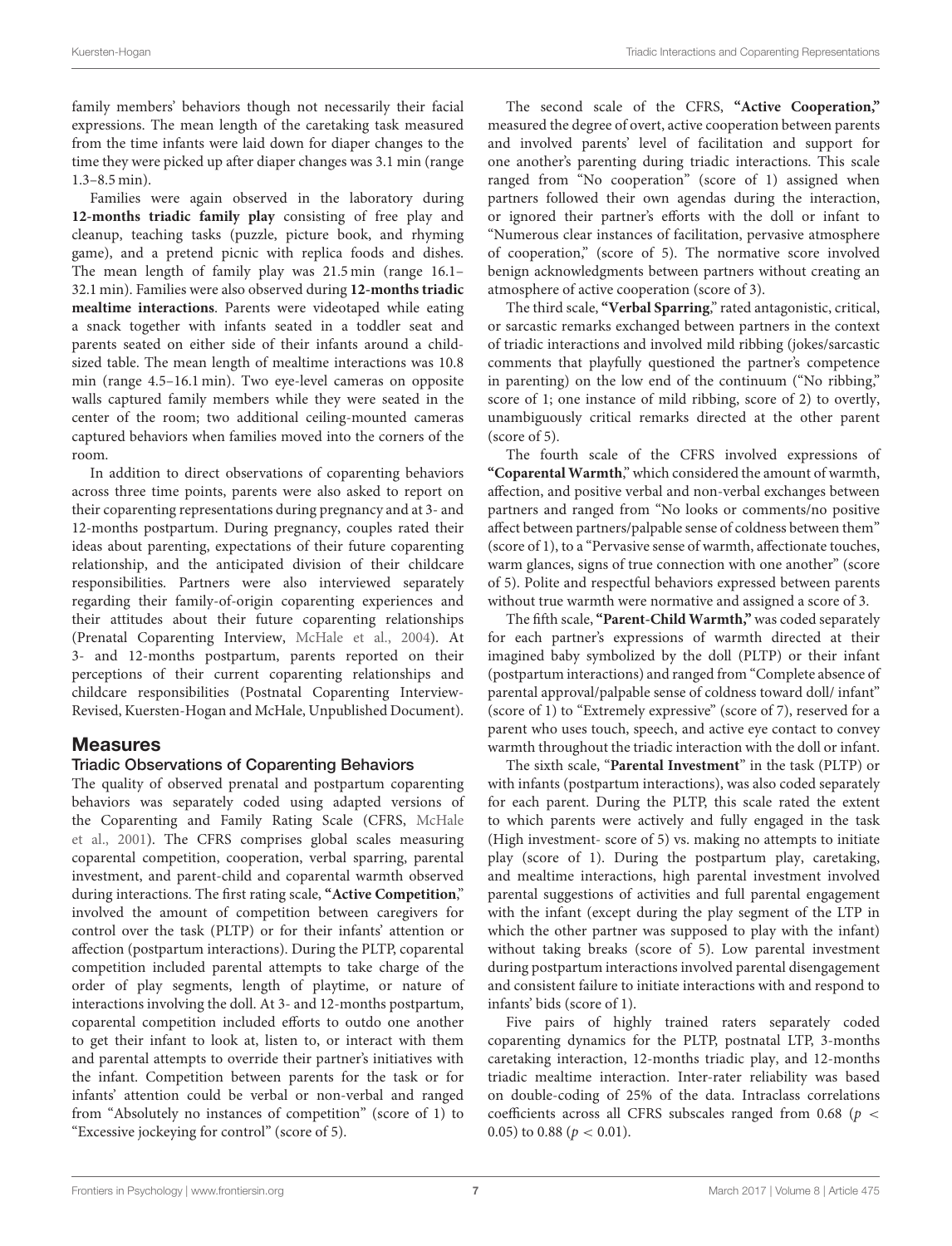## Parent-Reported Coparenting Representations **Coparenting scale**

During pregnancy, partners were asked to separately rate their anticipated coparenting behaviors using the Prenatal Coparenting Scale (Kuersten-Hogan and McHale, Unpublished Document). At 3- and 12-months postpartum, parents were asked to separately rate their current coparenting behaviors using an adapted version of the Coparenting Scale- Revised [\(McHale, 1997\)](#page-17-3). All three versions of the Coparenting Scale involved 21-item questionnaires adapted from McHale's original Coparenting Scale, which has been shown to have adequate internal consistency and concurrent validity (McHale et al., [2000\)](#page-17-25). On the Prenatal and Postnatal Coparenting Scales, couples were asked to rate the frequency of their future or current coparenting behaviors including promotion of coparental harmony, disparagement of the partner, and coparental competition on a scale from 1 ("absolutely never") to 7 ("almost constantly").

Three composite scores measured parents' anticipation of future harmony-promoting behaviors, future disparagement of their partner, and future coparental competition during pregnancy, and their current harmony-promotion, disparagement, and competition at 3- and 12-months postpartum. At each of the three time points, mothers' and fathers' composite scores correlated significantly and were subsequently standardized and summed to form parental scores for harmony-promotion, disparagement, and competition during pregnancy, and at 3- and 12-months postpartum.

#### **Ideas about parenting (PIA)**

To assess partners' perceptions of inter-parental discrepancies in parenting ideas, Cowan and Cowan's "Ideas About Parenting" questionnaire (IAP) was used during pregnancy, which asked each partner to report on their own and their partner's opinions regarding 46 different child-rearing issues on a scale ranging from 1 (very much agree) to 9 (very much disagree). As outlined in [McHale and Rotman \(2007\)](#page-17-19), discrepancy scores were calculated reflecting mothers' and fathers' perceived discrepancies between their own and their partners' parenting ideas. Higher scores indicated greater inter-parental perceived discrepancies in ideas about parenting. Mothers' and fathers' discrepancy scores correlated significantly ( $r = 0.33$ ,  $p < 0.05$ ) and were summed to form a parental discrepancy in parenting ideas score.

## **Who does what**

During pregnancy, partners were asked to complete the prenatal version of the "Who Does What" questionnaire (Cowan and Cowan, [1988\)](#page-16-12) asking them to rate their expected and ideal divisions of different postpartum childcare responsibilities (i.e., feeding, choosing toys for baby). At 3 months postpartum, partners rated their actual and ideal childcare responsibilities on the "Who Does What" questionnaire [\(Cowan and Cowan,](#page-16-12) [1988\)](#page-16-12). A composite score measured the discrepancy between the expected division of responsibilities voiced by each partner during pregnancy and the actual childcare responsibilities reported by each partner at 3 months postpartum. Higher scores indicated greater violations of prenatally expected childcare responsibilities. Mothers' and fathers' perceptions of violated childcare expectations were correlated ( $r = 0.40$ ,  $p < 0.01$ ) and summed to form a parental childcare violation score.

#### **Prenatal coparenting interview**

During pregnancy, couples' expectations of their future coparenting relationship were measured using the Prenatal Coparenting Interview [\(McHale et al., 2004\)](#page-17-18), a semi-structured interview which involves questions about coparenting experiences partners have had in their families of origin and questions about partners' perceptions of their anticipated future coparenting relationship. Specifically, partners were asked to rate their own parents' coparenting relationships and to reflect on characteristics of their family-of-origin experiences, which they would like to replicate and avoid in their own future families. Partners' were also asked about their ideas, conversations, and plans regarding the allocation and coordinating of their future parenting roles, their strengths and concerns about their own and their partners' future parenting, and their visions for ideal family life when their baby is 1 year old. Interviews were conducted separately with each partner, videotaped and transcribed for future coding using a set of question-specific as well as global scores. Only the global scores were used in the present study.

Three global scores based on McHale et al.'s coding system [\(McHale et al., 2004\)](#page-17-18) considered partners' responses during the entire interview. The first global scale measured pessimistic views of the future coparenting relationship ranging from an "absence of negative outlook" (score of 1) to an "extremely negatively outlook" (score of 7). The other two global scales measured partners' positive outlooks on family life in general (not restricted to coparenting dynamics) ranging from "several clear examples of positive family dynamics expected in the future" (score of 7) to a "complete absence of references about positive family life" (score of 1), as well as partners' triadic propensity during pregnancy ranging from "predominantly dyadic or individual focus" (score of 1) to "well-elaborated, triadic propensity" (score of 7). Interrater reliability was based on double-coding of 25% of the data. Intraclass correlations coefficients across all three global scales ranged from 0.66 ( $p < 0.05$ ) to 0.89 ( $p < 0.01$ ). Mothers' and fathers' global scores correlated significantly ( $r = 0.38$ ,  $p < 0.01$ ) for pessimistic views of the future coparenting relationship,  $r =$ 0.31,  $p < 0.01$  for positive outlook on general family life, and  $r =$ 0.60,  $p < 0.001$  for triadic propensity) and were summed to form composite scores for prenatal coparenting pessimism, positive family views, and triadic propensity.

## **Postnatal coparenting interview-revised**

At 3- and 12- months postpartum, partners were interviewed separately and asked about their perceptions regarding their current coparenting relationship during the Postnatal Coparenting Interview (adapted from [McHale, 1997\)](#page-17-3). Specifically, this semi-structured interview asked partners to describe their current coparenting and their own and their partners' strengths and weaknesses in parenting. Partners were also asked to compare their current coparenting experiences to their prenatal expectations of family life and to discuss any surprises they experienced in their own and their partners'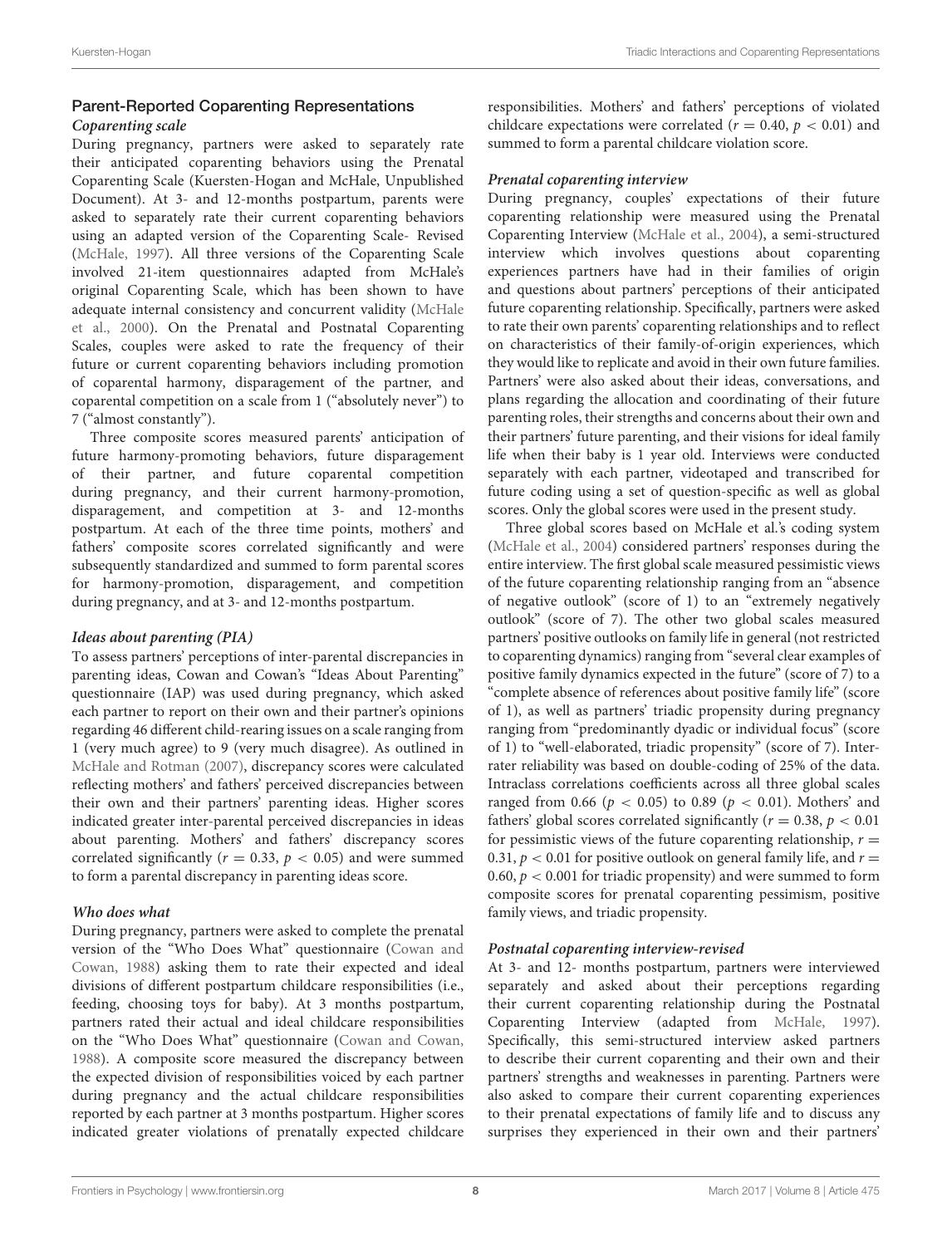parenting roles as well as in the changes they experienced in their couple relationship after birth. Interviews were conducted separately with each partner, videotaped and transcribed for future coding.

Although interview questions differed between the prenatal and postnatal versions of the Coparenting Interview, the same global scores used to measure parents' prenatal expectations of the future coparenting relationship were used to measure partners' pessimistic views of their current postpartum coparenting relationship, positive outlooks on their general family experiences, and triadic propensity. Inter-rater reliability was based on double-coding of 25% of the data. Intraclass correlations coefficients across all three global scales ranged from 0.60 ( $p < 0.05$ ) to 0.74 ( $p < 0.01$ ). Separate composite scores for 3- and 12-months assessments were calculated by summing mothers' and fathers' respective global scores for coparenting pessimism, positive family views, and triadic propensity.

## Data Reduction

In order to reduce the number of observational measures of coparenting behaviors, composite scores for observed coparenting harmony and observed coparenting antagonism were computed based on inter-correlations between raw score measures of coparenting at each assessment point (see McHale and Rotman, [2007,](#page-17-19) for similar procedures used to create coparenting observation composite scores). The composite score for observed prenatal coparenting harmony was computed by summing the standardized raw scores for prenatal coparental cooperation and warmth, prenatal maternal and paternal investment, and prenatal mother-child and father-child warmth. A second composite score for observed prenatal coparenting antagonism was computed by summing the standardized raw scores for prenatal competition and verbal sparring. Parallel composite scores were calculated for harmonious and antagonistic coparenting behaviors observed at 3- and 12-months postpartum. Internal consistency for observed coparenting harmony and antagonism ranged from 0.61 to 0.89 across all three assessment times.

In order to reduce the number of coparenting representation measures, composite scores for parents' representations of harmonious coparenting and their representations of antagonistic coparenting were calculated for each assessment time separately. Composite scores of harmonious prenatal coparenting representations were computed by summing standardized raw scores for parents' positive views of future family life, triadic propensity, and expectations of future harmony-promoting behaviors. Equivalent measures for current coparenting representations were summed to form the 3- and 12-months postpartum coparenting harmony representation composites. A second composite score for prenatal representations was computed to reflect prenatal representations of coparenting antagonism by summing standardized scores for parents' pessimism about the future coparenting relationship, expectations of future disparagement and competition, and perceived differences in parenting ideas. Composite scores for antagonistic coparenting representations at 3- and 12-months were constructed by adding respective

scores for parents' pessimism about their current coparenting relationship as well as for their perceptions of current disparagement and competition with their partners. Internal consistency scores for indices of coparenting harmony and antagonism ranged from 0.59 to 0.74 across all three assessment points<sup>[3](#page-9-0)</sup>.

# RESULTS

## Associations between Prenatal and Postpartum Coparenting Behaviors

Pearson Product Moment correlations with prenatal and postnatal composites scores measuring observed coparenting harmony and antagonism indicated numerous associations between prenatal and postpartum coparenting behaviors. As hypothesized, harmonious coparenting dynamics observed during the PLTP were significantly correlated with harmonious coparenting dynamics observed during 3- and 12-months triadic interactions (see **[Table 2](#page-10-0)**). Pregnant couples who displayed more harmonious coparenting behaviors including cooperation, parental warmth, and parental investment while interacting with a doll also showed more harmonious coparenting at 3 months postpartum while they played with their actual baby and while they engaged in a caretaking task. In addition, observed coparenting antagonism during pregnancy characterized by coparental competition and verbal sparring was also correlated with antagonism observed during the LTP at 3 months postpartum. Similar associations were found between coparenting harmony and antagonism observed during the PLTP during pregnancy and triadic interactions during mealtimes at 12 months postpartum. Couples who displayed more harmonious coparenting behaviors during pregnancy also tended to show more harmonious coparenting behaviors when they were observed during 12-months mealtime interactions. Surprisingly, these same links were not found between prenatal coparenting behaviors and coparenting observed while families engaged in play interactions at 12 months.

# Associations between Prenatal and Postpartum Coparenting Representations

Associations were also found between partners' prenatal and postpartum representations of coparenting harmony and antagonism. As hypothesized, partners' prenatal representations of harmonious and antagonistic coparenting were associated with their coparenting representations at 3- and 12-months (see **[Table 3](#page-10-1)**). Specifically, pregnant couples' representations of their harmonious future coparenting relationship characterized by positive expectations of their future family life, anticipations of harmony-promoting behaviors, and triadic propensity were associated with their harmonious postpartum coparenting representations described at 3- and 12-months. In addition, couples' prenatal representations of coparental antagonism characterized by pessimism about future coparenting, expectations of parenting differences, and anticipations of

<span id="page-9-0"></span><sup>&</sup>lt;sup>3</sup>Only one summary score, namely that for 3-months antagonistic representations, showed marginal internal consistency.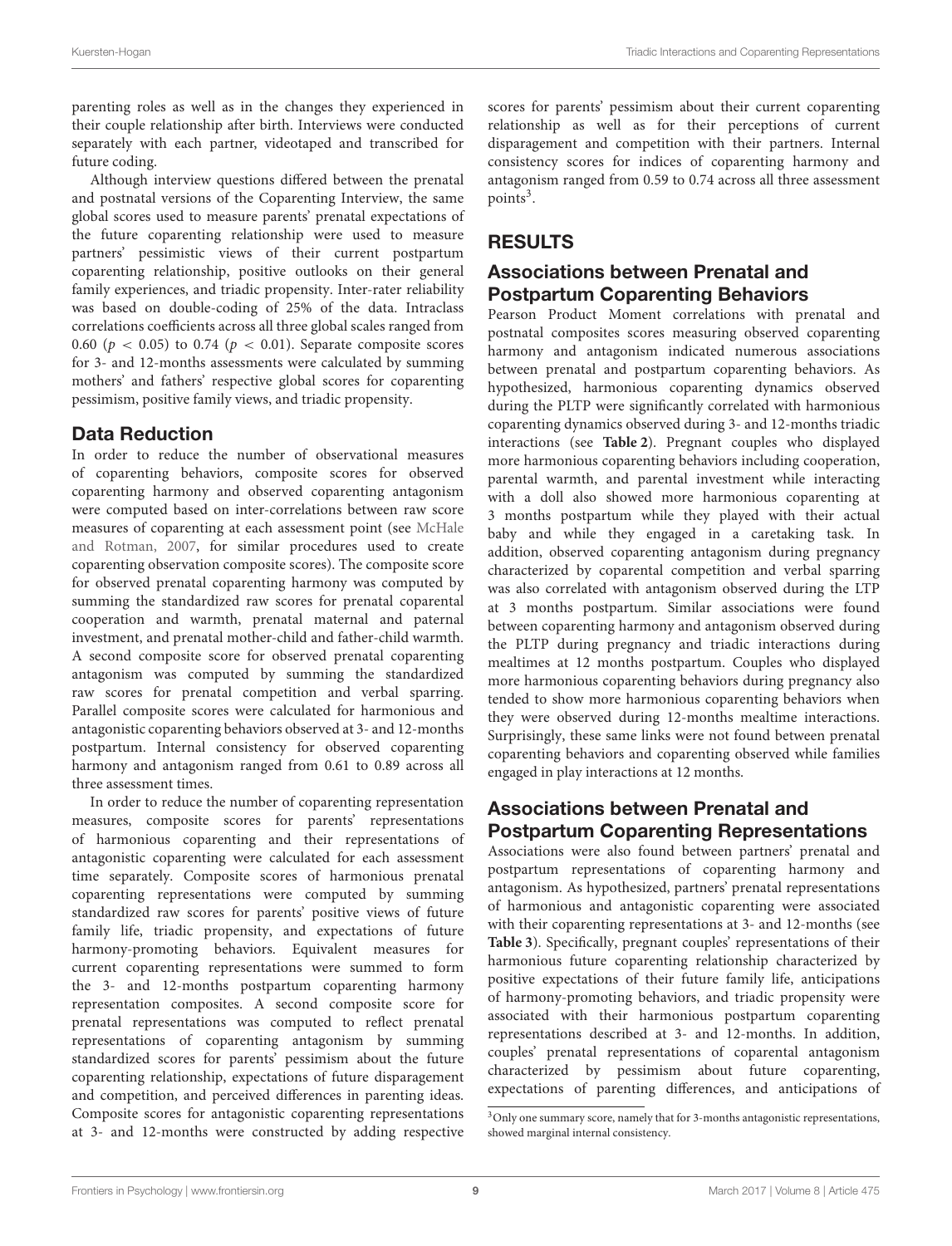<span id="page-10-0"></span>TABLE 2 | Pearson product moment correlations (one-tailed) between coparenting composite scores for harmony and antagonism observed during pregnancy and at 3- and 12-months postpartum.

|                                    |           | <b>Prenatal coparenting (PLTP)</b> |  |  |
|------------------------------------|-----------|------------------------------------|--|--|
|                                    | Harmony   | Antagonism                         |  |  |
| <b>3M COPARENTING (LTP)</b>        |           |                                    |  |  |
| Harmony                            | $0.59***$ | $-0.28$ <sup>†</sup>               |  |  |
| Antagonism                         | $-0.38**$ | $0.56***$                          |  |  |
| <b>3M COPARENTING (CAREGIVING)</b> |           |                                    |  |  |
| Harmony                            | $0.42***$ | $-0.02$                            |  |  |
| Antagonism                         | $-0.05$   | 0.25 <sup>t</sup>                  |  |  |
| <b>12M COPARENTING (PLAY)</b>      |           |                                    |  |  |
| Harmony                            | 0.21      | 0.17                               |  |  |
| Antagonism                         | 0.02      | 0.05                               |  |  |
| <b>12M COPARENTING (MEALTIMES)</b> |           |                                    |  |  |
| Harmony                            | $0.44***$ | 0.07                               |  |  |
| Antagonism                         | $-0.39**$ | $0.34*$                            |  |  |

 $^{\dagger}$ p = 0.05; \*p < 0.05; \*\*p < 0.01; \*\*\*p < 0.001.

<span id="page-10-1"></span>TABLE 3 | Pearson product moment correlations (one-tailed) between composite scores for parents' representations of coparenting harmony and antagonism during pregnancy and at 3- and 12-months postpartum.

|            |                                        | Prenatal coparenting representations |  |  |
|------------|----------------------------------------|--------------------------------------|--|--|
|            | Harmony                                | Antagonism                           |  |  |
|            | <b>3M COPARENTING REPRESENTATIONS</b>  |                                      |  |  |
| Harmony    | $0.39**$                               | $-0.46**$                            |  |  |
| Antagonism | $-0.21$                                | $0.65***$                            |  |  |
|            | <b>12M COPARENTING REPRESENTATIONS</b> |                                      |  |  |
| Harmony    | $0.31*$                                | $-0.11$                              |  |  |
| Antagonism | $-0.16$                                | $0.68***$                            |  |  |
|            |                                        | 3-months coparenting representations |  |  |
|            | Harmony                                | Antagonism                           |  |  |
|            | <b>12M COPARENTING REPRESENTATIONS</b> |                                      |  |  |
| Harmony    | $0.53***$                              | $-0.33*$                             |  |  |
| Antagonism | $-0.48**$                              | $0.57***$                            |  |  |

 $*p < 0.05$ ;  $*p < 0.01$ ;  $**p < 0.001$ .

future disparagement and competition were associated with parents' antagonistic postpartum representations at 3- and 12-months.

## Associations between Partners' Coparenting Representations and Concurrent Coparenting Behaviors

Surprisingly, partners' prenatal representations of their future coparenting relationship were not associated with their concurrent coparenting behaviors observed during pregnancy (see **[Table 4](#page-11-0)**). In addition, no systematic associations were found between parents' mental representations of their coparenting relationship and concurrently observed coparenting behaviors at 12 months. However, at 3 months postpartum, partners with more harmonious coparenting representations tended to show more harmonious coparenting behaviors observed during the LTP and partners' with more antagonistic coparenting representations tended to display more antagonistic coparenting behaviors during the 3-months caretaking interaction.

# Prenatal Coparenting Predictors of Postpartum Coparenting

Couples' prenatal representations of their future coparenting relationship were not associated with their subsequent postpartum coparenting behaviors observed during triadic interactions at 3- and 12-months with one exception. Partners' prenatal representations of greater antagonism were linked to greater coparenting antagonism observed during the 3-months LTP (see **[Table 4](#page-11-0)**). Prenatal coparenting behaviors were also not associated with partners' 3-months coparenting representations, although they did show associations with partners' subsequent coparenting representations at 12 months postpartum (see **[Table 4](#page-11-0)**).

Two sets of hierarchical regression analyses were conducted to determine whether prenatal coparenting behaviors and prenatal coparenting representations predicted unique variance in their respective postpartum coparenting measures. The first set of regression analyses explored whether coparenting behaviors observed during pregnancy explained unique variance in postpartum coparenting behaviors above variance predicted by representational measures. Prenatal representations of coparenting antagonism and 3-months representations of harmony were entered on step 1 of regression analyses. Prenatal coparenting behaviors were entered on step 2 of the regression analyses. Findings indicated that prenatal coparenting behaviors explained unique variance in postpartum coparenting behaviors above and beyond contributions made by coparenting representations (see **[Table 5](#page-12-0)**). Specifically, prenatally observed coparenting harmony explained 32.2% of additional variance in 3-months coparenting harmony during the LTP ( $p < 0.001$ ) and 12.3% of additional variance in coparenting harmony during caregiving ( $p < 0.05$ ) above variance explained by parental representations of coparenting harmony at 3 months. Prenatally observed coparenting antagonism also explained an additional 25.6% ( $p < 0.001$ ) of variance in 3-months coparenting antagonism observed during the LTP above variance predicted by prenatal representations of coparenting antagonism. With respect to coparenting harmony during 12-months mealtime interactions, prenatally observed harmony explained an additional 12.5% ( $p < 0.01$ ) of variance above harmonious coparenting representations at 3 months.

A second set of hierarchical regression analyses explored whether prenatal coparenting representations explained unique variance in postpartum coparenting representations above variance predicted by observational coparenting measures. Observations of coparenting behaviors during pregnancy and at 3 months were entered on step 1 and prenatal representations of coparenting harmony and antagonism were entered on step 2 of the regression analyses. Findings indicated that prenatal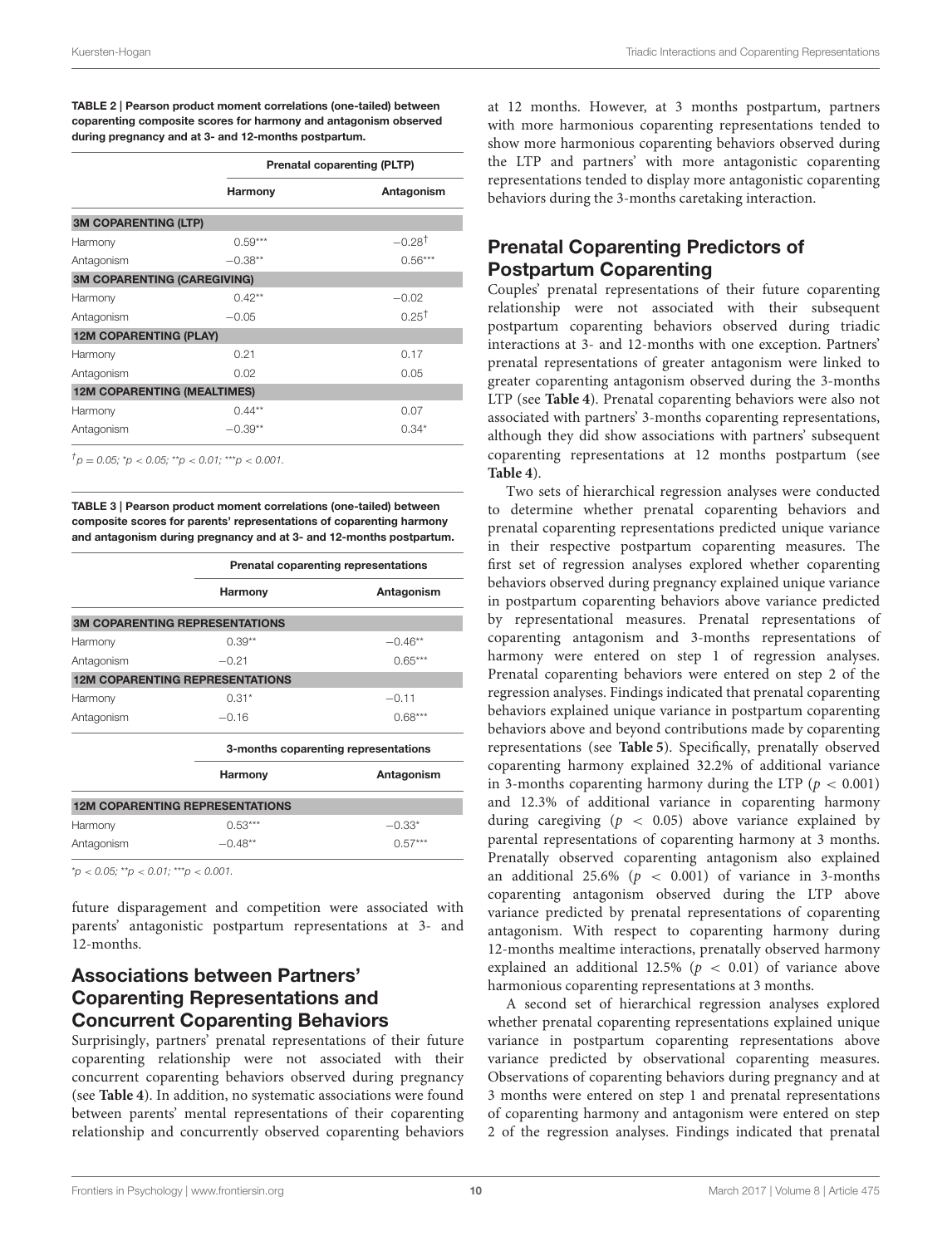| <b>Observed coparenting behaviors</b> | <b>Coparenting representations</b> |            |           |            |           |                   |  |
|---------------------------------------|------------------------------------|------------|-----------|------------|-----------|-------------------|--|
|                                       | Pregnancy                          |            | 3 months  |            | 12 months |                   |  |
|                                       | Harmony                            | Antagonism | Harmony   | Antagonism | Harmony   | Antagonism        |  |
| <b>PREGNANCY (PLTP)</b>               |                                    |            |           |            |           |                   |  |
| Obs. Harmony                          | 0.09                               | $-0.09$    | 0.18      | $-0.17$    | 0.24      | $-0.34*$          |  |
| Obs. Antagonism                       | $-0.04$                            | 0.14       | $-0.10$   | 0.16       | 0.03      | 0.29 <sup>†</sup> |  |
| <b>3 MONTHS LTP</b>                   |                                    |            |           |            |           |                   |  |
| Obs. Harmony                          | 0.06                               | $-0.04$    | $0.34***$ | $-0.18$    | $0.39*$   | $-0.19$           |  |
| Obs. Antagonism                       | $-0.09$                            | $0.30*$    | $-0.16$   | 0.20       | $-0.34*$  | $0.33*$           |  |
| <b>3 MONTHS CARETAKING</b>            |                                    |            |           |            |           |                   |  |
| Obs. Harmony                          | 0.10                               | $-0.18$    | $0.35*$   | $-0.34*$   | 0.06      | $-0.24$           |  |
| Obs. Antagonism                       | 0.08                               | 0.02       | $-0.23$   | 0.16       | $-0.06$   | 0.06              |  |
| <b>12 MONTHS PLAY</b>                 |                                    |            |           |            |           |                   |  |
| Obs. Harmony                          | $-0.09$                            | 0.03       | 0.14      | $-0.11$    | 0.11      | $-0.03$           |  |
| Obs. Antagonism                       | 0.09                               | $-0.18$    | $-0.14$   | 0.19       | 0.03      | 0.04              |  |
| <b>12 MONTHS MEAL</b>                 |                                    |            |           |            |           |                   |  |
| Obs. Harmony                          | 0.01                               | 0.04       | $0.30*$   | $-0.17$    | 0.11      | $-0.22$           |  |
| Obs. Antagonism                       | 0.19                               | $-0.23$    | $-0.22$   | $0.30*$    | $-0.06$   | 0.11              |  |

<span id="page-11-0"></span>TABLE 4 | Pearson product moment correlations (one-tailed) between composite scores for parental coparenting representations and observed coparenting behaviors during pregnancy and at 3- and 12- months.

 $^{\dagger}$  p = 0.05; \*p < 0.05; \*\*p < 0.01.

coparenting representations explained unique variance in 3-months representations of harmony and antagonism as well as in 12-months representations of antagonism above contributions made by coparenting behaviors (see **[Table 6](#page-12-1)**). Specifically, prenatal coparenting representations of harmony explained 20.5% ( $p < 0.01$ ) of additional variance in 3-months representations of harmony above variance explained by observed harmonious coparenting behaviors during 3-months play and caretaking interactions. Antagonistic representations during pregnancy also explained an additional  $38.1\%$  (p < 0.01) of variance in 3-months antagonistic representations above variance explained by 3-months observations of harmonious coparenting during play. With respect to 12 months representations of antagonistic coparenting, prenatal antagonistic representations explained an additional 39.2% ( $p <$ 0.001) of variance above prenatal and 3-months observations of harmonious coparenting.

## **DISCUSSION**

## Prenatal Origins of the Coparenting Relationship

This multi-measure, longitudinal investigation of triadic interactions across the transition to parenthood explored crosstime associations between prenatal and postpartum coparenting representations and behaviors in order to determine whether the coparenting relationship originates prior to birth. Findings supported the hypothesis that both cognitive and behavioral facets of the coparenting relationship emerge during pregnancy. Partners' mental representations of harmonious and antagonistic future coparenting voiced during pregnancy were associated with their mental representations of their current coparenting

at 3- and 12-months and predicted unique variance in postpartum representations. These links are unlikely to be due to similarities between prenatal and postnatal measures of parental representations, as prenatal interviews and questionnaires actually asked different questions than did postpartum measures and focused on partners' future expectations rather than on their current perceptions of coparenting. While associations between prenatal and postnatal coparenting representations have not been explored in prior studies, present findings support those of other researchers who uncovered links between partners' specific representational characteristics during pregnancy and postpartum adjustment [\(McHale et al., 2004;](#page-17-18) [Curran et al.,](#page-16-6) [2009\)](#page-16-6). Associations between coparenting representations before and after birth suggest that partners' cognitive constructs of their coparenting relationship begin prior to birth and remain relatively consistent across the transition to parenthood. In other words, partners' initially formed expectations and prenatal visions of the general nature of their coparenting relationship appear to shape their postpartum experiences and endure in the face of major structural changes within the family system after birth. Similar to internal working models of attachment relationships proposed by attachment theorists, it is possible that internal working models of coparenting relationships formed during each partner's childhood influence the way in which partners think about their coparenting relationship after birth. Partners' prenatal expectations of support or competition from their coparenting partner carry over into their appraisals of the ongoing coparenting relationship and color how they perceive their partners' intentions and behaviors during triadic postpartum interactions.

Findings in this study also indicated that prenatal coparenting behaviors observed while partners' engaged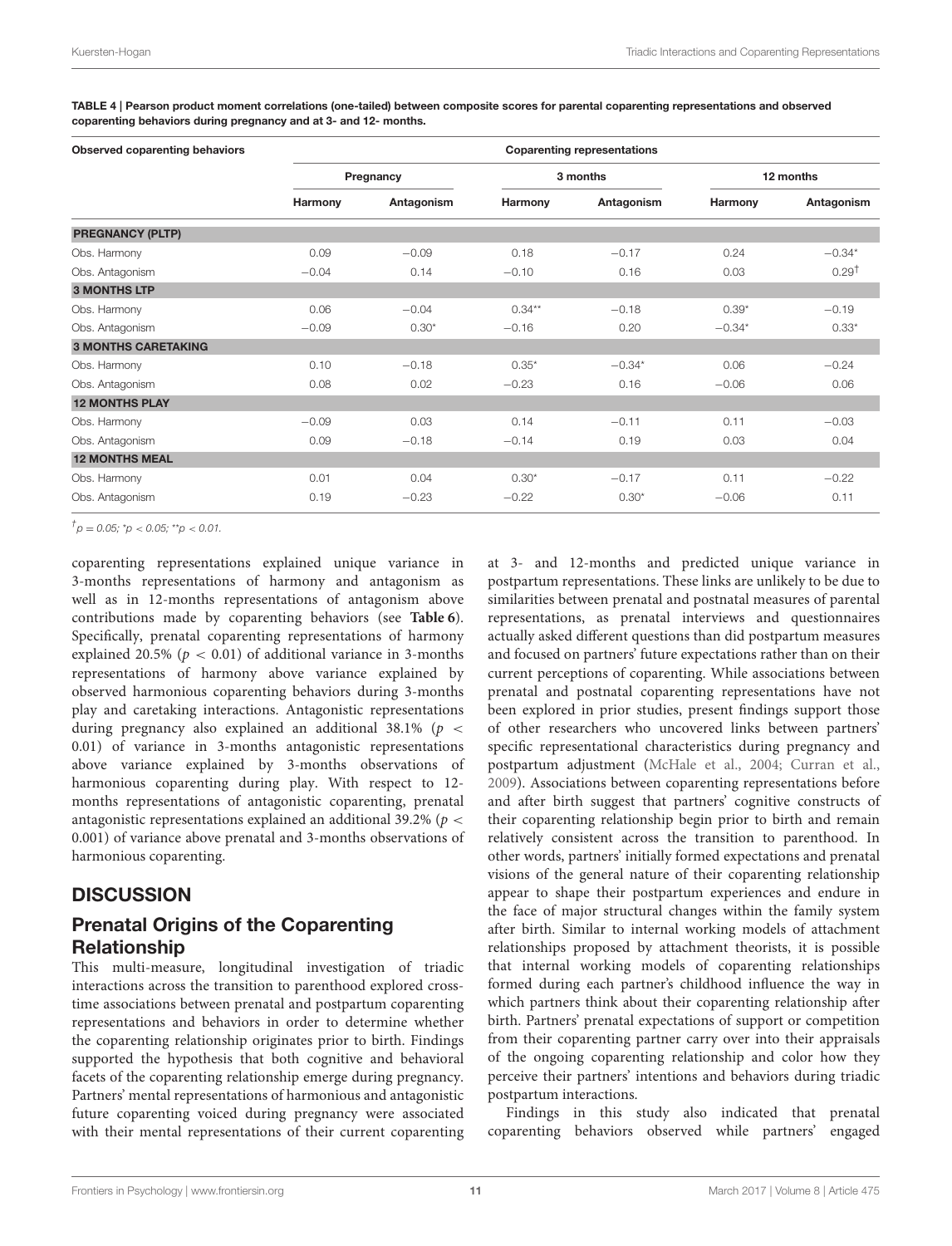<span id="page-12-0"></span>TABLE 5 | Hierarchical regressions predicting postpartum coparenting behaviors during the 3-months LTP and caretaking task and 12-months mealtime interaction.

|                                                  | $R^2$                                                 | в                                                     | β    |
|--------------------------------------------------|-------------------------------------------------------|-------------------------------------------------------|------|
|                                                  | 3-Months observed coparenting<br>harmony (LTP)        |                                                       |      |
| Step 1: 3 months harmony representations         | 0.12                                                  | $0.30*$                                               | 0.24 |
| Step 2: Prenatal observed harmony                | 0.44                                                  | $0.58***$                                             | 0.58 |
|                                                  |                                                       | 3-Months observed coparenting<br>harmony (caretaking) |      |
| Step 1: 3 months harmony representations         | 0.12                                                  | <u>ก 261</u>                                          | 0.29 |
| Step 2: Prenatal observed harmony                | 0.24                                                  | $0.26*$                                               | 0.35 |
|                                                  |                                                       | 3-months observed coparenting<br>antagonism (LTP)     |      |
| Step 1: Prenatal Antagonistic<br>Representations | 0.09                                                  | 0.08                                                  | 0.23 |
| Step 2: Prenatal Observed Antagonism             | 0.35                                                  | $0.51***$                                             | 0.51 |
|                                                  | 12-months observed coparenting<br>harmony (mealtimes) |                                                       |      |
| Step 1: 3-Months Harmony<br>Representations      | 0.44                                                  | 0.16                                                  | 0.14 |
| Step 2: Prenatal Observed Harmony                | 0.56                                                  | $0.37**$                                              | 0.41 |

 $^{\dagger}$ p = 0.06; \*p < 0.05; \*\*p < 0.01; \*\*\*p < 0.001.

in triadic interactions with a doll were associated with their postpartum triadic interactions involving their actual babies. Indeed, prenatal coparenting behaviors emerged as unique predictor of postpartum coparenting above parental representations of the coparenting relationship. Links between prenatal and postpartum coparenting behaviors suggest that in addition to cognitive facets, behavioral aspects of the coparenting relationship originate in pregnancy as well. These associations between prenatal and postnatal family dynamics would be very difficult to explain from a structural family perspective [\(Minuchin, 1985\)](#page-17-6) without accepting the notion that the coparenting relationship exists during pregnancy. According to structural and family systems theory, the newly emerging coparental and parent-child subsystems lead to major restructuring of the family system. The continuity between triadic dynamics observed during pregnancy and the end of the first postpartum year suggests that this restructuring already began to take place prior to birth. This interpretation is also in line with findings by previous coparenting and family researchers who uncovered evidence of couples' triadic capacities during pregnancy [\(Von Klitzing and Buergin, 2005\)](#page-17-26) and the predictive value of prenatal coparenting dynamics in couples' postpartum functioning [\(Altenburger et al., 2014\)](#page-16-3). While the prenatal coparenting relationship most likely undergoes some revision after birth and in this sense may also be regarded as an antecedent to the postpartum coparenting relationship, partners' general collaboration or undermining characteristic of their prenatal triadic interactions remains relatively stable across the <span id="page-12-1"></span>TABLE 6 | Hierarchical regressions predicting parental postpartum coparenting representations at 3- and 12-months.

|                                                   | $R^2$                               | в        | β    |
|---------------------------------------------------|-------------------------------------|----------|------|
|                                                   | 3-months harmony<br>representations |          |      |
| Step 1: 3 months observed harmony<br>(caretaking) | 0.21                                | 0.20     | 0.18 |
| 3 months observed harmony (play)                  |                                     | $0.29*$  | 0.35 |
| Step 2: Prenatal harmony representations          | 0.41                                | $0.47**$ | 0.45 |

|                                                   | 3-months antagonistic<br>representations |          |         |
|---------------------------------------------------|------------------------------------------|----------|---------|
| Step 1: 3 months observed harmony<br>(caretaking) | 0.07                                     | $-0.12$  | $-0.13$ |
| Step 2: Prenatal harmony representations          | 0.45                                     | $-0.16$  | $-0.20$ |
| Prenatal antagonistic representations             |                                          | $0.37**$ | 0.53    |

|                                          | 12-months harmony<br>representations      |         |         |
|------------------------------------------|-------------------------------------------|---------|---------|
| Step 1: 3 months observed harmony (play) | 0.20                                      | 0.22    | 0.31    |
| 3 months observed antagonism (play)      |                                           | $-0.60$ | $-0.21$ |
| Step 2: Prenatal harmony representations | 0.28                                      | 0.28    | 0.27    |
|                                          | 12-months antagonistic<br>representations |         |         |
| Step 1: Prenatal observed harmony        | 0.13                                      | $-0.09$ | $-0.13$ |
| 3 months observed antagonism (play)      |                                           | 0.40    | 0.16    |

 $*_{p}$  < 0.05;  $*_{p}$  < 0.01;  $*_{p}$  < 0.001.

Step 2: Prenatal antagonistic

representations

transition to parenthood and suggests the emergence of this coparental relationship prior to birth.

On the other hand, any explanation of cross-time stability in coparenting behaviors needs to consider the potential influence of methodological similarities between the triadic interaction tasks used during pregnancy (PLTP) and at 3-months postpartum (LTP). The prenatal and postnatal observational contexts may have encouraged similar triadic interactions as they both structured parents' play into the same 4 segments (two dyadic and one triadic play segment plus parental discussion) and used the same triangular seating arrangement. However, the prenatal and postnatal LTP also differed in at least one important respect: The presence of the baby as active interactional partner. Almost every couple in the present study spontaneously commented on the relative ease of interacting with their actual baby in comparison to having to interact with a doll during pregnancy, which provides further evidence that task similarities are unlikely to represent the main reason for associations found between prenatal and postnatal dynamics. In addition, it is also important to note that partners' prenatal coparenting during the PLTP was associated with postpartum coparenting behaviors observed during dissimilar, unstructured postnatal interactions suggesting that the consistency between prenatal and postnatal coparenting extends beyond similarities of task characteristics. Findings in the present study expanded previous research [\(Carneiro et al., 2006;](#page-16-2)

0.52 0.49\*\*\* 0.64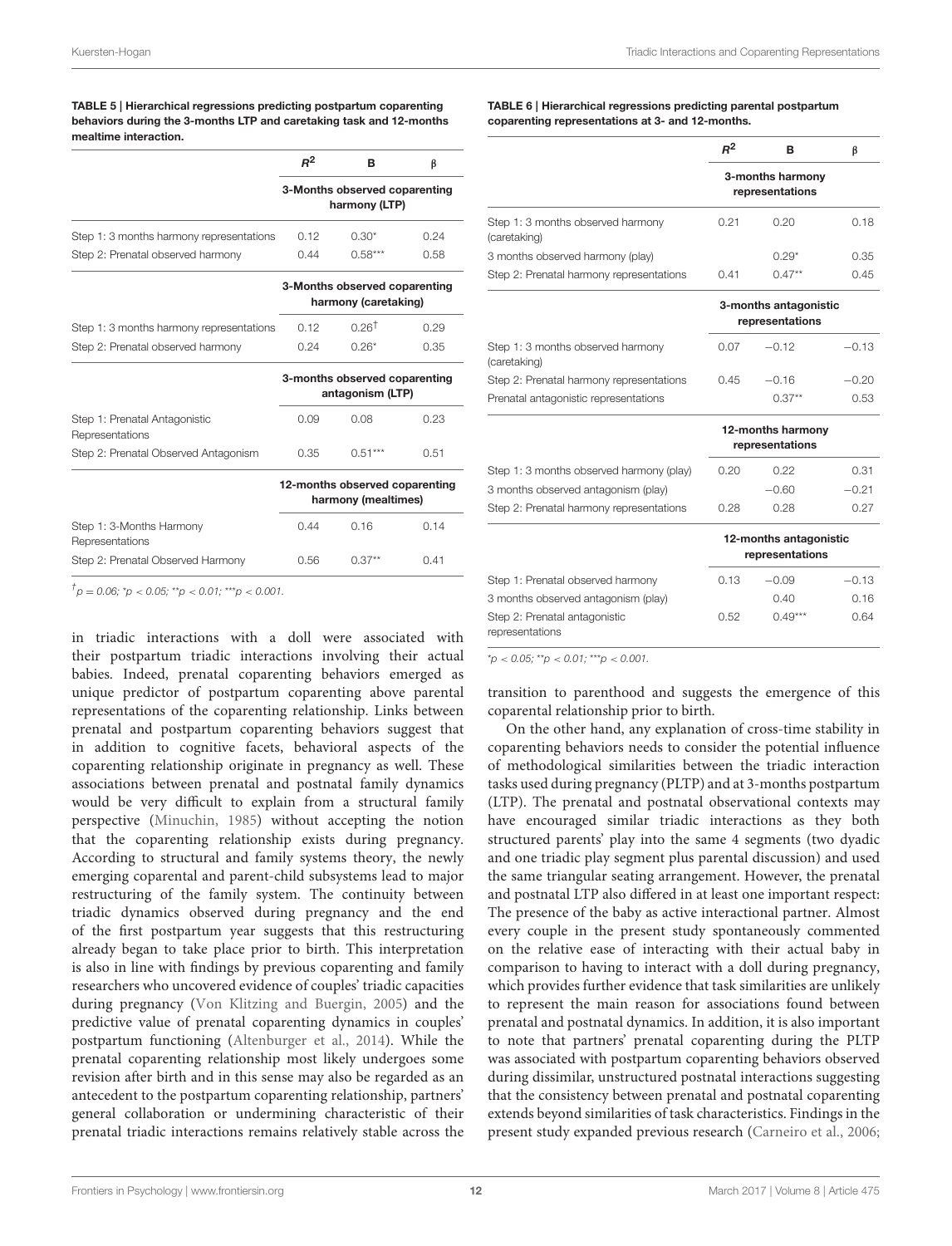[Favez et al., 2006;](#page-16-9) [Altenburger et al., 2014\)](#page-16-3) by demonstrating that prenatal coparenting behaviors observed during a structured and somewhat peculiar laboratory context are also consistent with naturalistic caretaking interactions at 3 months and naturalistic mealtime interactions at 12 months postpartum. This study therefore provides further evidence that the behavioral aspects of couples' coparenting relationship emerge prior to birth, as prenatal coparenting behaviors are linked to postpartum coparenting observed in several different family situations.

The finding of continuity between prenatal and postnatal coparenting representations and behaviors does not imply that the prenatal coparenting relationship is not subject to some revision and change during the postpartum period. Previous studies have demonstrated that infants as young as 3 months of age play active roles in shaping their family dynamics via rapid alternations of their gazes directed at each parent during triadic interactions [\(McHale et al., 2008;](#page-17-27) [Fivaz-Depeursinge et al.,](#page-17-28) [2012\)](#page-17-28). It would be difficult to argue that infants' characteristics and behaviors influence prenatal triadic interactions in their families. In addition, violations of prenatal expectations of child care responsibilities and violations in the expectations of their parent-child relationship have been shown to impact partners' coparenting experiences [\(Van Egeren, 2004;](#page-17-22) [Khazan et al., 2008;](#page-17-21) [Flykt et al., 2012;](#page-17-11) [Lindblom et al., 2014\)](#page-17-12). Perhaps it is these very changes in the coparenting relationship after birth, which motivated a few researchers to regard parents' prenatal ideas and expectations merely as precursors or antecedents rather than as indicators of an existing coparenting relationship during pregnancy [\(Van Egeren, 2003\)](#page-17-20). However, most previous studies failed to directly observe prenatal coparenting behaviors and those investigators who relied on prenatal observations did not study these in conjunction with also assessing parents' coparenting representations. The present study using multimethod assessments of prenatal coparenting is thus able to provide further evidence for the emergence of the coparenting relationship during pregnancy, as it demonstrates that both cognitive and behavioral aspects of prenatal coparenting provide meaningful glimpses into the postpartum coparenting relationship.

Finally, the present study's findings indicated that representational and behavioral facets of prenatal coparenting each explained unique variance in postpartum coparenting. This suggests that when partners enact triadic play with their unborn child during pregnancy or contemplate their future coparenting dynamics, their prenatal coparenting behaviors and representations forecast the postpartum coparenting relationship better than either their representations or behaviors are able to predict on their own. These findings highlight the importance of including both cognitive and behavioral measures of prenatal coparenting in studies designed to predict the postpartum coparenting relationship.

## Interrelationship between Cognitive and Behavioral Aspects of Coparenting

The second aim in the present study was to explore the interrelationships between partners' coparenting representations and their concurrent coparenting behaviors during pregnancy. Social-learning theory would predict that cognitive and behavioral facets of the coparenting relationship are interrelated during pregnancy and the postpartum period. However, the present study did not find parental coparenting representations during pregnancy to be associated with their concurrent coparenting behaviors, nor were these links uncovered at 12 months postpartum. In other words, parental representations of their future coparenting relationship were not reflected in partners' directly observed coparenting dynamics during pregnancy. In addition, parental representations were also not associated with observations of parental coparenting behavior at 12 months postpartum, though they were associated at 3 months postpartum. At first glance, these findings do not appear to support predictions based on social-learning theory. Reasons for the lack of associations between coparenting representations and behaviors during pregnancy and at 12 months postpartum are likely to differ but do not necessarily imply that cognitive and behavioral aspects of the coparenting relationship do not mutually influence each other.

During pregnancy, the various facets of the coparenting relationship may still be fragmented as the coparenting relationship is just emerging. An alignment of belief structures about coparenting relationships with actual coparenting experiences requires self-observation of and reflection on coparenting interactions. In order to notice discrepancies between their representations and actual behaviors, partners require repeated and ongoing practice with triadic coparenting interactions, which may be rare during pregnancy. Other than during specific and unique situations such as the PLTP, which invoke triadic representations of future family life, couples may have few opportunities to enact their prenatal coparenting representations in everyday life. This does not mean that when these opportunities to engage in prenatal triadic interactions are provided to partners, their prenatal behaviors are meaningless with respect to their future coparenting relationship. As the present study demonstrated, prenatal coparenting behaviors predict postpartum coparenting behaviors even when they may be rarely practiced during everyday life before birth. However, without regular opportunities to observe their own and their partners' behaviors during triadic interactions during pregnancy, there are no prompts for partners to adjust their preconceived coparenting representations in order to create a better match between their representations and actual coparenting experiences. This could explain why coparenting cognitions and behaviors may initially constitute separate facets of the coparenting relationship during pregnancy that only after birth become more integrated into a solidified postpartum coparenting relationship.

It is also possible that partners are simply not yet attuned to their own coparenting behaviors or that they are not able to verbalize and report on their coparenting representations during pregnancy as well as they are at 3 months postpartum. In their longitudinal investigation of the transition to parenthood, [Cowan and Cowan \(1992\)](#page-16-0) found that partners' sense of parental identity constituted only a small percentage of their whole identities during pregnancy, especially for expecting fathers.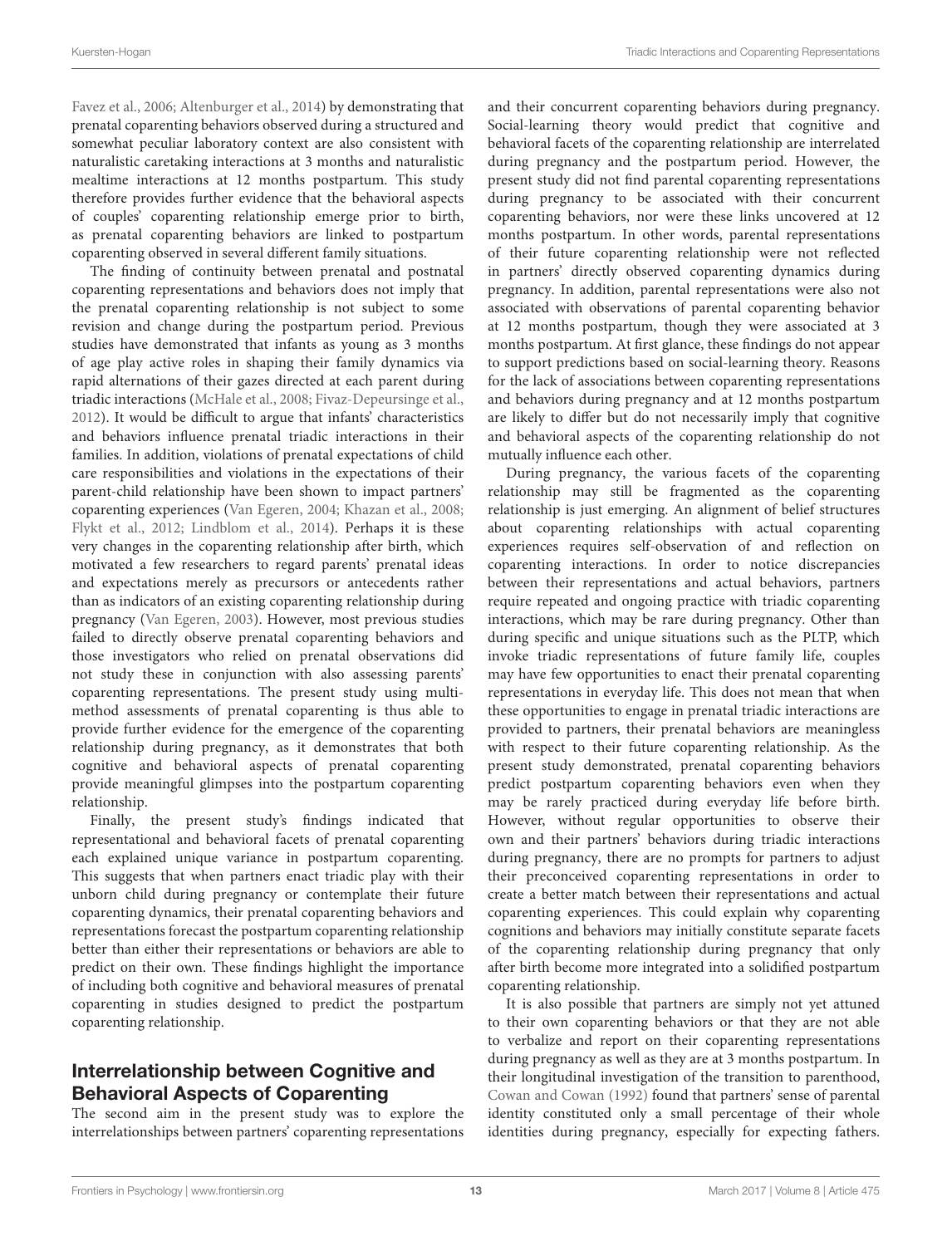Responses to the Prenatal Coparenting Interview in the present study confirmed that the majority of fathers and mothers spent relatively little time thinking about and discussing specifics of their future triadic interactions and coparental roles with one another. It may be difficult for couples to have insights into or verbalize their coparenting representations if they do not yet view themselves as parents and coparental partners during pregnancy. This makes it even more vital that coparenting researchers do not solely rely on couples' verbal reports of their anticipated coparenting relationship but also observe their triadic interactions during pregnancy.

Another reason for the lack of associations between parental coparenting representations and behaviors during pregnancy is the fact that coparenting representations solicited during pregnancy focused on partners' future coparenting relationship, while prenatal observations provided insights into partners' current coparenting dynamics. One might argue that partners' representations of their future coparenting relationship constituted wishful thinking or idealistic hopes of future coparenting, while observations of their prenatal coparenting behaviors reflected their actual coparenting schemas based on their family-of-origin experiences. However, partners' expressions of pessimism about their future coparenting relationship and reports of anticipated disparagement and future coparental competition do not support this argument. Still, it is possible that partners' representations of their current prenatal coparenting relationship would have shown greater consistency with their actual behaviors observed during triadic prenatal interactions than their representations of their future coparenting relationship did.

At 12 months postpartum, reasons for the lack of consistency found between coparenting representations and observed coparenting behaviors are likely to extend beyond parents' limited insights into and awareness of their coparenting relationship. By the end of the first year of their infants' lives, parents had plenty of practice fulfilling their coparental roles and observing their own and their partner's harmonious as well as antagonistic coparenting behaviors to help them reflect on and adjust their coparenting representations. However, during this later postpartum period, triadic interactions are also more heavily influenced by infants' active participation. At 12 months postpartum, child characteristics such as their gender and temperament as well as their newly developed mobility and verbal skills may all contribute to a mismatch between parental representations and concurrently observed coparenting interactions. Bandura's social-learning theory does not imply that behaviors and cognitions have to be consistent at a specific point in time, nor that individuals' private cognitions have to match behavioral observations made by others. Behavioral and cognitive facets of the coparenting relationship may still mutually influence each other even when they do not show associations with one another at a specific point in time. With all of the developmental accomplishments and challenges 1 year-olds present to their families, parental constructs of their coparenting relationship may lag behind their current and everchanging family dynamics. In other words, experiences with triadic coparenting interactions at 12 months may not yet have sparked revisions of parents' mental representations of these experiences, which is why parental representations at 12 months are not associated with their concurrently observed coparenting behaviors.

Aside from the aforementioned reasons, the lack of associations between representational and behavioral measures of coparenting during pregnancy and at 12 months postpartum may also be explained with the way in which parents' mental representations were measured and coded in the present study. Following in the footsteps of prior coparenting researchers, the present study coded parental representations reflected in interview and questionnaire measures for the content of parental beliefs, perceptions, and expectations. In contrast, attachment studies generally assess adults' attachment orientations by analyzing the manner in which they portray their past and current attachment relationships rather than the content of their narratives. The complexity of coparenting representations is unlikely to be captured by merely focusing on the content of parents' responses, though this is an issue that has not yet received any attention from coparenting researchers. Perhaps it is the parents' narrative coherence or their emotional integrity displayed during their descriptions of their future coparenting ideas rather than the content of their contemplations which is associated with concurrently observed coparenting dynamics during pregnancy. Future studies should explore new ways of coding parental representations of coparenting borrowing from the work of attachment researchers to capture not only what couples say about their future coparenting but also the manner in which they portray their expectations.

Of note is that in contrast to the prenatal and 12-months postpartum periods, the present study found that coparental representations were reflective of coparenting behaviors observed during 3-months play and caretaking interactions. Parents with more harmonious coparenting constructs concurrently displayed more harmonious coparenting behaviors during triadic interactions with their 3-months-olds. Parental representations at 3 months were also consistent with subsequent coparenting behaviors observed during mealtime interactions at 12 months, and parental coparenting observed during 3-months-triadic play was consistent with subsequent representations at 12 months. While the correlational design in this study does not allow for causal conclusions, it is clear that at 3-months postpartum, cognitive and behavioral features of the coparenting relationship are more closely linked than they are during earlier or later times in development. What about this stage of development in the coparenting relationship explains this better integration between cognitive and behavioral facets of the coparenting relationship? Perhaps this solidification of the coparenting relationship has to do with a return to a new homeostasis after the initial structural changes families experienced right after the birth of their first child [\(Minuchin, 1985\)](#page-17-6). At 3 months postpartum, most non-clinical families have adapted to the introduction of their new parent-child and coparental subsystems. Coparenting partners had some time to adjust to their new roles and family life has shifted into a new routine. This settling-in phase after a major transition in family life may explain why parental representations of their coparenting relationship at this stage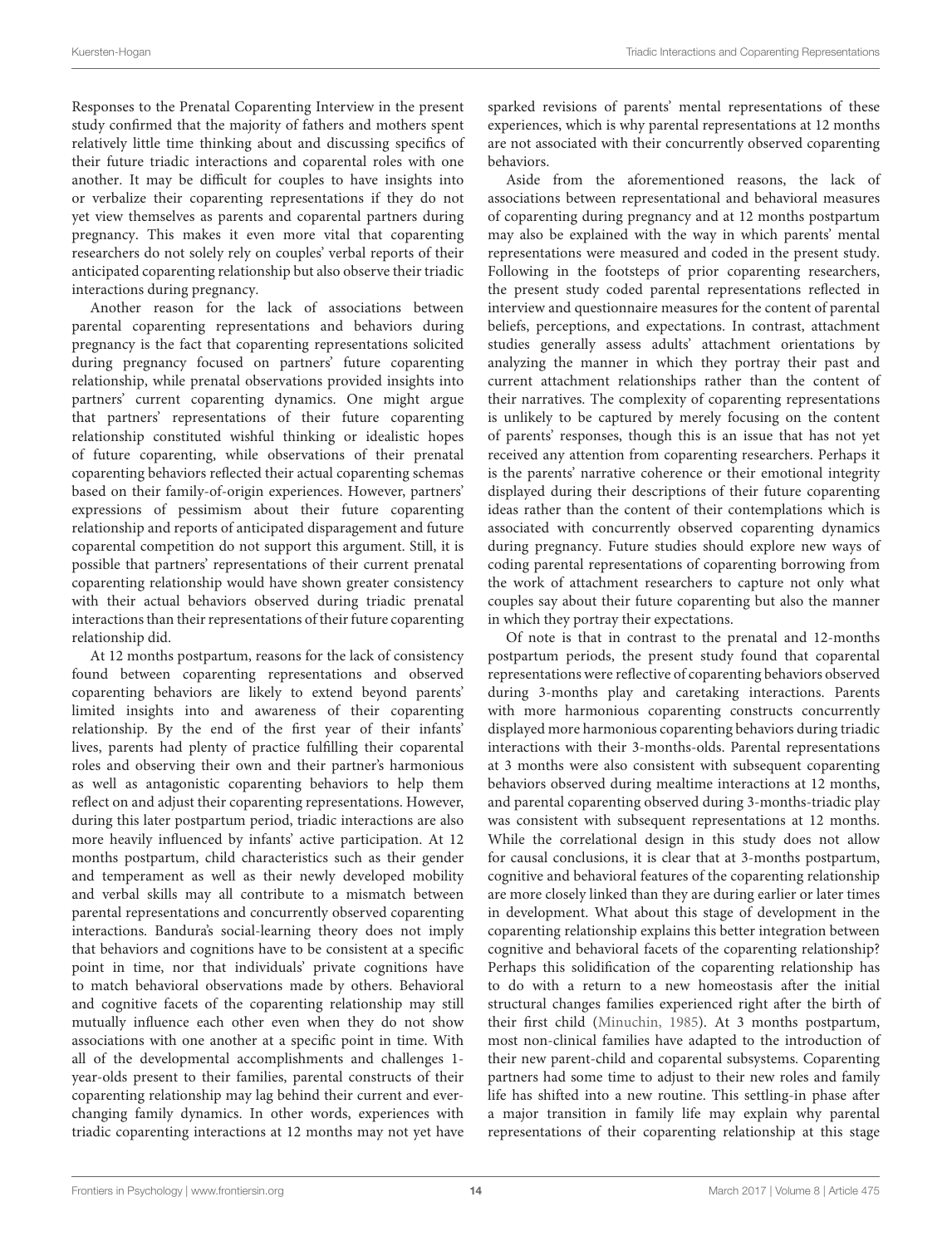are in-synch with their coparenting behaviors observed during triadic interactions. At this stage of development, parents have had a chance to adjust their representations of family life to make them more consistent with their actual experiences of ongoing triadic interactions. It is clear that more research is needed to fully explore developmental changes postulated to occur in the coparenting relationship after its initial inception during pregnancy. In other words, future studies should confirm whether the coparenting relationship does indeed emerge first in more fragmented fashion during pregnancy, solidifies by 3 months postpartum, and again undergoes major revisions by the end of the first year to accommodate infants' increasing developmental advances.

# Influence of Contextual Factors on Coparenting Dynamics

In addition to exploring cognitive and behavioral facets of the coparenting relationship simultaneously at each assessment point, another contribution of this study was its inclusion of different contexts for triadic observations of postpartum coparenting. The vast majority of previous studies limited their observations of triadic interactions to play contexts, while the present study also included observations of naturalistic caretaking and mealtime situations and uncovered some interesting contextual influences on coparenting behaviors. Present findings indicated that prenatal coparenting behaviors were more predictive of postpartum coparenting dynamics observed during the 3-months LTP and 12-months mealtime interactions than they were of coparenting observed during the 3-months caretaking task or 12-months triadic play interactions. Perhaps family and coparenting dynamics change to some extent depending on whether families are engaged in daily, routine activities vs. enjoying themselves during play interactions. On the other hand, coparenting dynamics are also likely to retain some of their characteristics across a variety of different family contexts. Context-dependent fluctuations in coparenting dynamics may provide yet another explanation for not finding associations between parental coparenting representations and observations of coparenting behaviors. While representations are formed and adjusted based on parents' reflections on their cumulative experiences across a variety of different everyday situations, their coparenting behaviors are observed during a relatively brief, single, triadic interaction task. This raises important concerns for the choice of triadic tasks used in observational studies of coparenting, though unfortunately the extent to which coparenting behaviors are context-dependent or remain stable across different family life situations has not yet received much attention from coparenting researchers.

Another methodological improvement in the present study over previous research was the inclusion of both cognitive and behavioral measures in the exploration of the coparenting relationship across the transition to parenthood. Assessments of parents' prenatal representations can provide insights into their perceptions and mental schemas about future family roles and relationships that cannot be directly observed and which are likely to contribute to new parents' experiences in the early postpartum period. In contrast, direct observations of triadic interactions during pregnancy tap into aspects of the coparenting relationship, which lie outside the realm of couples' conscious awareness. As this study indicated, parental coparenting representations and behaviors during pregnancy constitute different facets of the emerging coparenting relationship that need to be assessed simultaneously in order to fully understand how the coparenting relationship changes across the transition to parenthood.

## Study Limitations

Several limitations of this study need to be acknowledged. First, findings in the present study should be interpreted with caution due to the vast number of analyses conducted and the relatively small sample size. Future studies should replicate current findings using larger samples, which would allow for statistical analyses of the various prenatal characteristics of the coparenting relationship and their direct and indirect pathways to postpartum coparenting. Another limitation is that this study assessed the prenatal coparenting relationship within a relatively homogeneous sample consisting of predominantly White, welleducated, middle-class, two-parent families. The small sample size in the present study did not allow for an exploration of couples' demographic variables such as education, age, or socioeconomic status and their influence on the emerging coparenting relationship. Future studies need to replicate these findings with samples drawn from more diverse and at-risk populations such as pregnant teenage couples who are likely to be at risk for postpartum adjustment difficulties. Another limitation in this study was that coparenting behaviors during pregnancy were observed during only one triadic interaction context, the PLTP. As observational contexts were found to play a role in postpartum coparenting, future studies should expand the repertoire of observational contexts during pregnancy, for example by observing pregnant couples' triadic interactions during ongoing ultrasound imaging of their unborn children. Finally, couples' coparenting representations assessed during pregnancy focused on their future rather than on their current coparenting relationship, which may have obscured consistencies between partners' prenatal coparenting representations and their prenatal behaviors.

# Conclusions and Suggestions for Future Research

In conclusion, the present study provided support for the claim that the coparenting relationship originates during pregnancy. Both cognitive and behavioral facets of the prenatal coparenting relationship provided meaningful glimpses into postpartum coparenting and suggest that partners' coparenting behaviors and representations should be regarded as manifestations of their prenatal coparenting relationship. This study contributed to the existing family literature by demonstrating how mental representations of coparenting as well as triadic interactions during pregnancy can bridge the gap to the postpartum coparenting relationship. The present study also extended Stern's model of the interdependency between parental and infant representations and interactions [\(Stern, 1995\)](#page-17-29). Though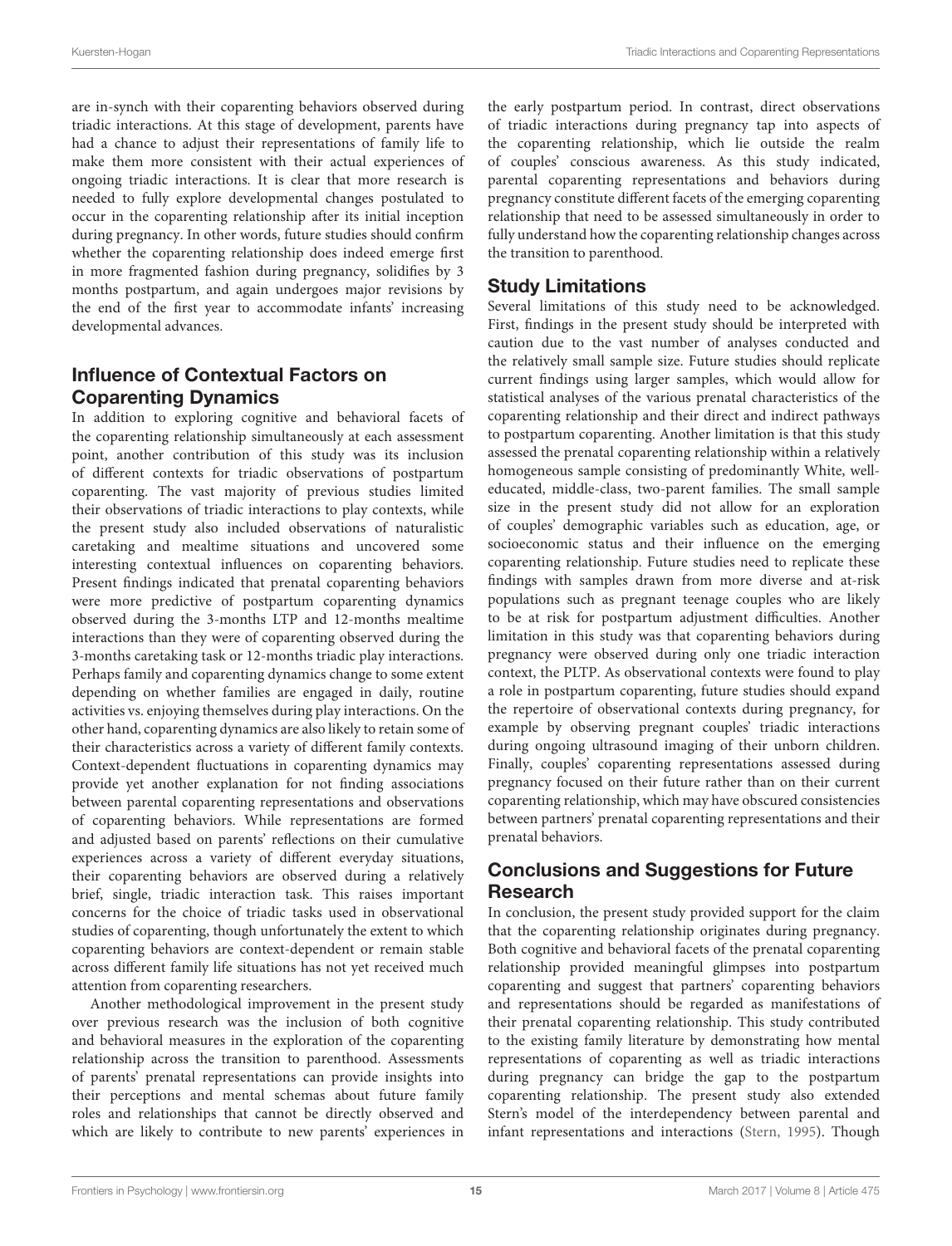focusing more on the mother-infant relationship, Stern argued that this family subsystem should be the target of therapeutic interventions and that parental representations are an important source of change in the parent-child relationship. The present study focused on a different family subsystem, namely the coparental relationship, but similarly emphasized the interplay of parental representation and action.

Findings in the present study have implications for interventions designed to help couples at risk for adjustment problems during the transition to parenthood. Since there is evidence that the coparenting relationship emerges prior to birth and sets the stage for postpartum coparenting, relationships high in coparental antagonism and low in harmony should already be targeted during pregnancy. Several researchers have begun to design and test such prenatal interventions for high-risk couples, which have included successful interventions for improving the coparenting relationship (see [Feinberg et al.,](#page-16-13) [2010\)](#page-16-13). Findings in the present study suggest that these prenatal interventions should move beyond simply educating couples about challenges during the transition to parenthood and directly target partners' actual prenatal dynamics, as couples have limited insights into their own coparenting behaviors during pregnancy.

The present study involved a more comprehensive investigation of the prenatal coparenting relationship than previous studies have been able to provide and described the coparenting foundation laid during pregnancy. Future studies should trace the developmental changes the prenatal coparenting relationship is likely to experience during the transition to parenthood. While the present study included many different coparenting measures, future research should further expand the scope of exploration to include factors such as parental personality characteristics, mental health, and attachment orientations, which may influence the coparenting relationship across the transition to parenthood. Interlinked with parental characteristics are child characteristics (gender, temperament, attachment security, and triadic capacity), couple relationship

## **REFERENCES**

- <span id="page-16-3"></span>Altenburger, L. E., Schoppe-Sullivan, S. J., Lang, S. N., Bower, D. J., and Kamp Dush, C. M. (2014). Associations between prenatal coparenting behavior and observed coparenting behavior at 9-months postpartum. J. Fam. Psychol. 28, 495–504. doi: [10.1037/fam0000012](https://doi.org/10.1037/fam0000012)
- <span id="page-16-7"></span>Ammaniti, M., and Gallese, V. (2014). The Birth of Intersubjectivity: Psychodynamics, Neurobiology, and the Self. New York, NY: W. W. Norton & Company.
- <span id="page-16-8"></span>Bandura, A. (1977). Social Learning Theory. Oxford: Prentice-Hall, Inc.
- <span id="page-16-4"></span>Bowlby, J. (1969). Attachment and Loss. New York, NY: Basic Books.
- <span id="page-16-5"></span>Bowlby, J. (1988). A Secure Base: Parent-Child Attachment and Healthy Human Development. New York, NY: Basic Books.
- <span id="page-16-10"></span>Brown, G. L., Schoppe-Sullivan, S. J., Mangelsdorf, S. C., and Neff, C. (2010). Observed and reported supportive coparenting as predictors of infant-mother and infant-father attachment security. Early Child Dev. Care 180, 121–137. doi: [10.1080/03004430903415015](https://doi.org/10.1080/03004430903415015)
- <span id="page-16-2"></span>Carneiro, C., Corboz-Warnery, A., and Fivaz-Depeursinge, E. (2006). The prenatal Lausanne Trilogue Play: a new observational assessment tool of the prenatal coparenting alliance. Infant Ment. Health J. 27, 207–228. doi: [10.1002/imhj.20089](https://doi.org/10.1002/imhj.20089)

factors, as well as family supports and stressors, all of which form a complex network of pathways that shape coparenting representations and behaviors during pregnancy and beyond (see Feinberg's ecological model of coparenting, 2003). Future studies with larger and more diverse samples should explore these coparenting correlates, mediators, and moderators in order to construct a comprehensive model of the developmental trajectory of the coparenting relationship across the transition to parenthood.

## ETHICS STATEMENT

Internal Review Board, Assumption College. This study was carried out in accordance with the recommendations of the Internal Review Board Guidelines at Assumption College with written, informed consent from all participants. All participants gave their written, informed consent in accordance with the Declaration of Helsinki prior to any data collection. Participants were given a chance to have their questions answered about this research study prior to being asked to sign the consent forms. Participants were informed of their rights to terminate their participation at any point and for any reason without penalty. Participants were given a copy of the consent form for their records. During postpartum study visits, parents gave consent for their infants' participation in this study. Infants were only observed in the presence of their parents.

## AUTHOR CONTRIBUTIONS

RK held the sole responsibility for developing this research project, collecting, analyzing, and interpreting the data, and training and supervising research assistants who coded the data. RK also drafted and revised this manuscript, made the final approval of the version submitted for publication, and agrees to be accountable for all aspects of the work in ensuring that questions related to the accuracy and integrity of any part of the work are appropriately investigated and resolved.

- <span id="page-16-12"></span>Cowan, C., and Cowan, P. (1988). Who does what when partners become parents: implications for men, women, and marriage. Marriage Fam. Rev. 12, 105–131. doi: [10.1300/J002v12n03\\_07](https://doi.org/10.1300/J002v12n03_07)
- <span id="page-16-0"></span>Cowan, C., and Cowan, P. (1992). When Partners Become Parents: The Big Life Change for Couples. New York, NY: Basic Books.
- <span id="page-16-6"></span>Curran, M., Hazen, N., and Mann, T. (2009). Representations of marriage and expectations of parenthood: predictors of supportive coparenting for first-time parents. Parent. Sci. Pract. 9, 101–122. doi: [10.1080/15295190802656794](https://doi.org/10.1080/15295190802656794)
- <span id="page-16-9"></span>Favez, N., Frascarolo, F., and Fivaz-Depeursinge, E. (2006). Family alliance stability and change from pregnancy to toddlerhood and marital correlates. Swiss J. Psychol. 65, 213–220. doi: [10.1024/1421-0185.65.4.213](https://doi.org/10.1024/1421-0185.65.4.213)
- <span id="page-16-1"></span>Feinberg, M. (2003). The internal structure and ecological context of coparenting: a framework for research and intervention. Parent. Sci. Pract. 3, 95–131. doi: [10.1207/S15327922PAR0302\\_01](https://doi.org/10.1207/S15327922PAR0302_01)
- <span id="page-16-13"></span>Feinberg, M. E., Jones, D. E., Kan, M., and Goslin, M. (2010). Effects of family foundations on parents and children: 3.5 years after baseline. J. Fam. Psychol. 24, 532–542. doi: [10.1037/a0020837](https://doi.org/10.1037/a0020837)
- <span id="page-16-11"></span>Fivaz-Depeursinge, E., and Corboz-Warnery, A. (1999). The Primary Triangle: A Developmental Systems View of Mothers, Fathers, and Infants. New York, NY: Basic Books.